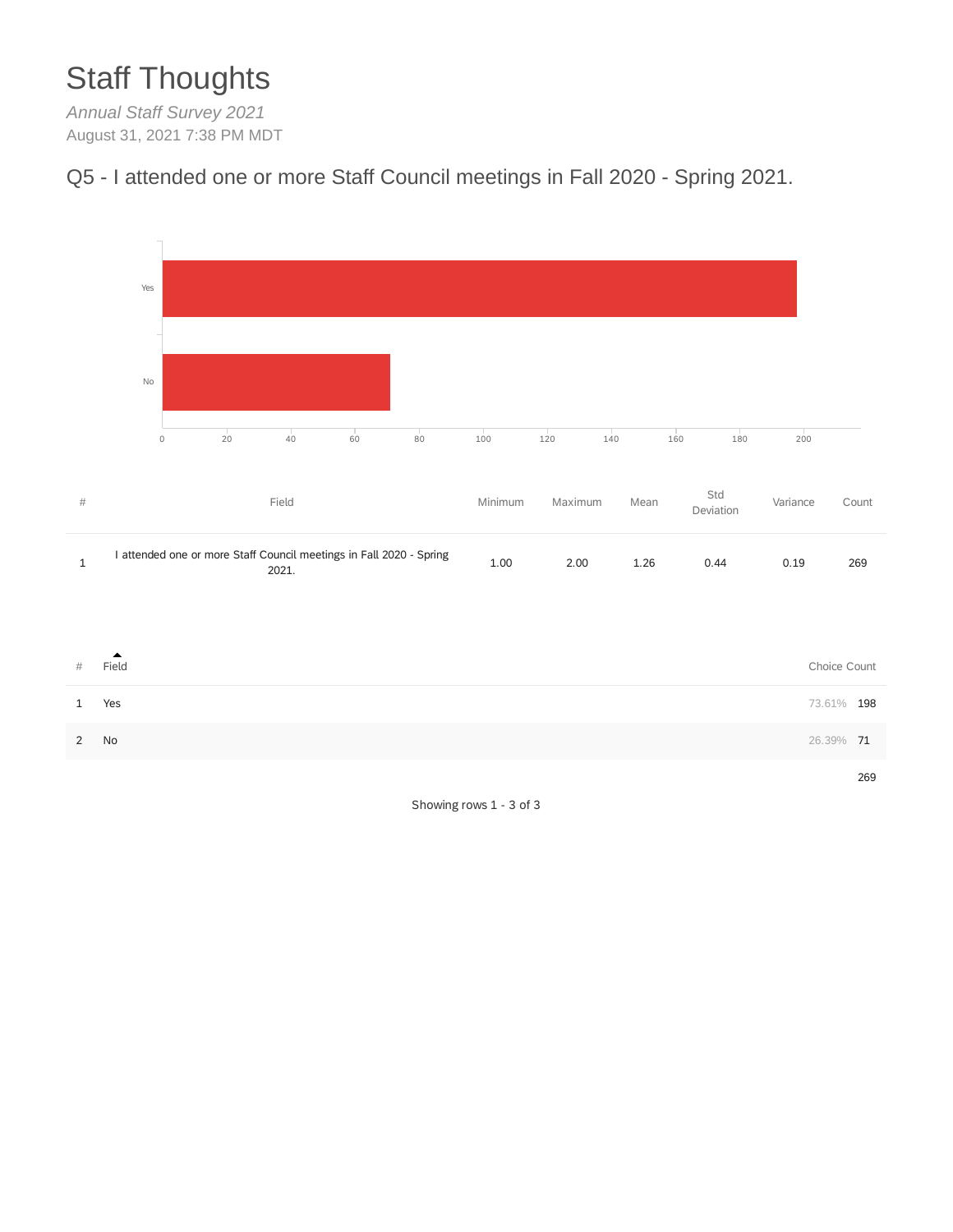Q8 - I am interested in Lunch and Learn topics on the following topics: (Click all that



apply.)

**6 Healthy Issues** 18.73% **121** 

7 Caring for a Loved One 10.99% 71

**8 Other 9.29% 60** 

646

Showing rows 1 - 9 of 9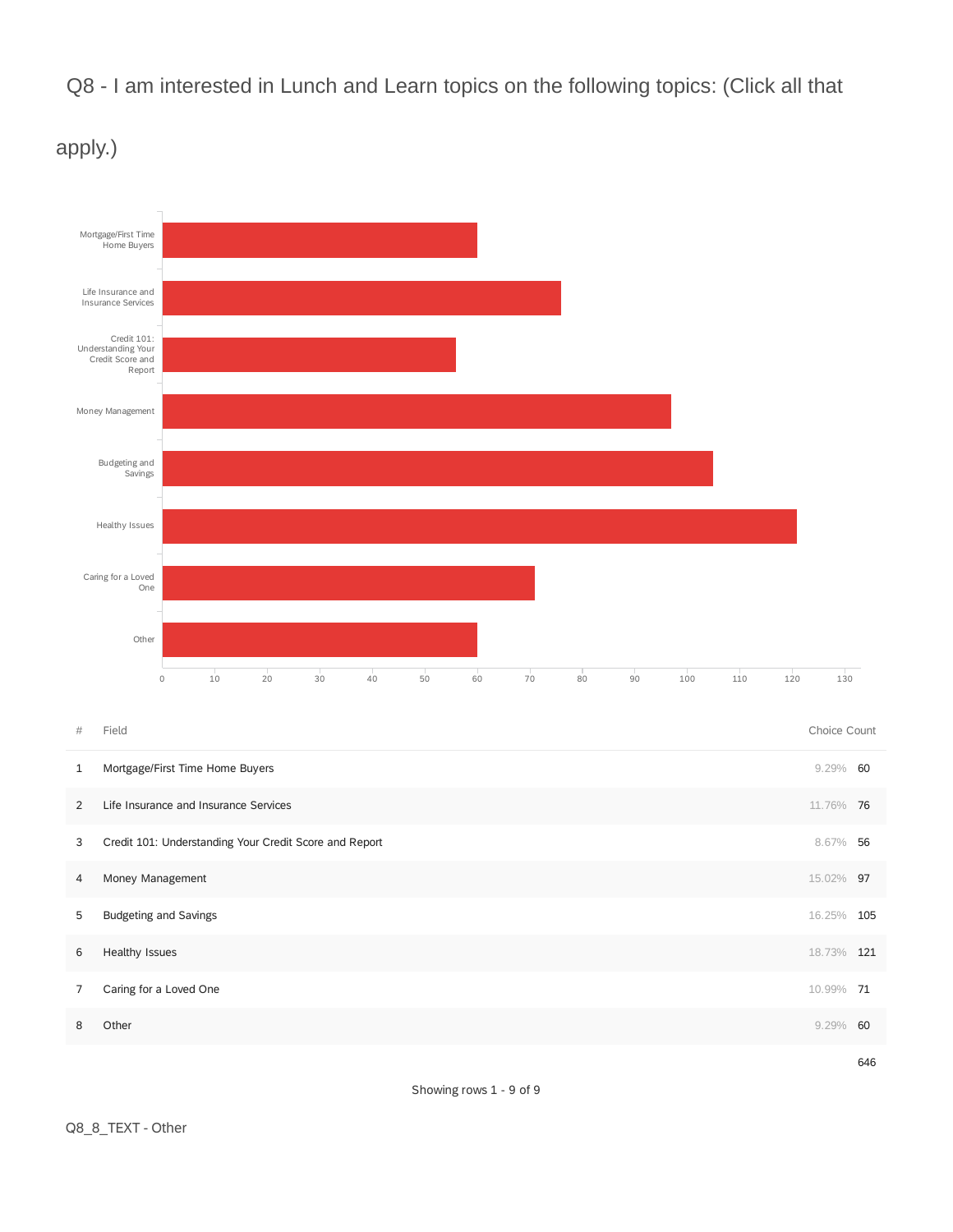Other

Work life balance strategies that actually work to alleviate stress.

Mental Health

Retirement , Medicare and TRS

Professional Criteria, in the open market, by affiliated associations.

none

How to know if my retirement will be enough when I retire? Hopefully, I don't retire and die the next day.

none

Leadership trainings, career paths

Work/Life Balance

None of the above

Staff engagement with UHD goals, faculty, and students. How can we support learning and student attitude initiatives.

Mental health and self care

Healthy aging topics.

More professional development topics in addition to these are nice.

Flexible Workplace Initiative Policy State Employee Rights Grievance Procedures UHS/UHD Policy Updates

Active Shooter Dealing with Angry Students- (Who to Report to) Campus Security- how can we help Recruiting- How can we help Programs for Students- how can we advertise

None of the above - these issues may be of interest to others but home ownership, life insurance, credit etc. are things I long ago figured out.

None of the above

None

Information tied into job and career track.

Environmental Sustainability around campus

Thank you

None

Protesting home apprisails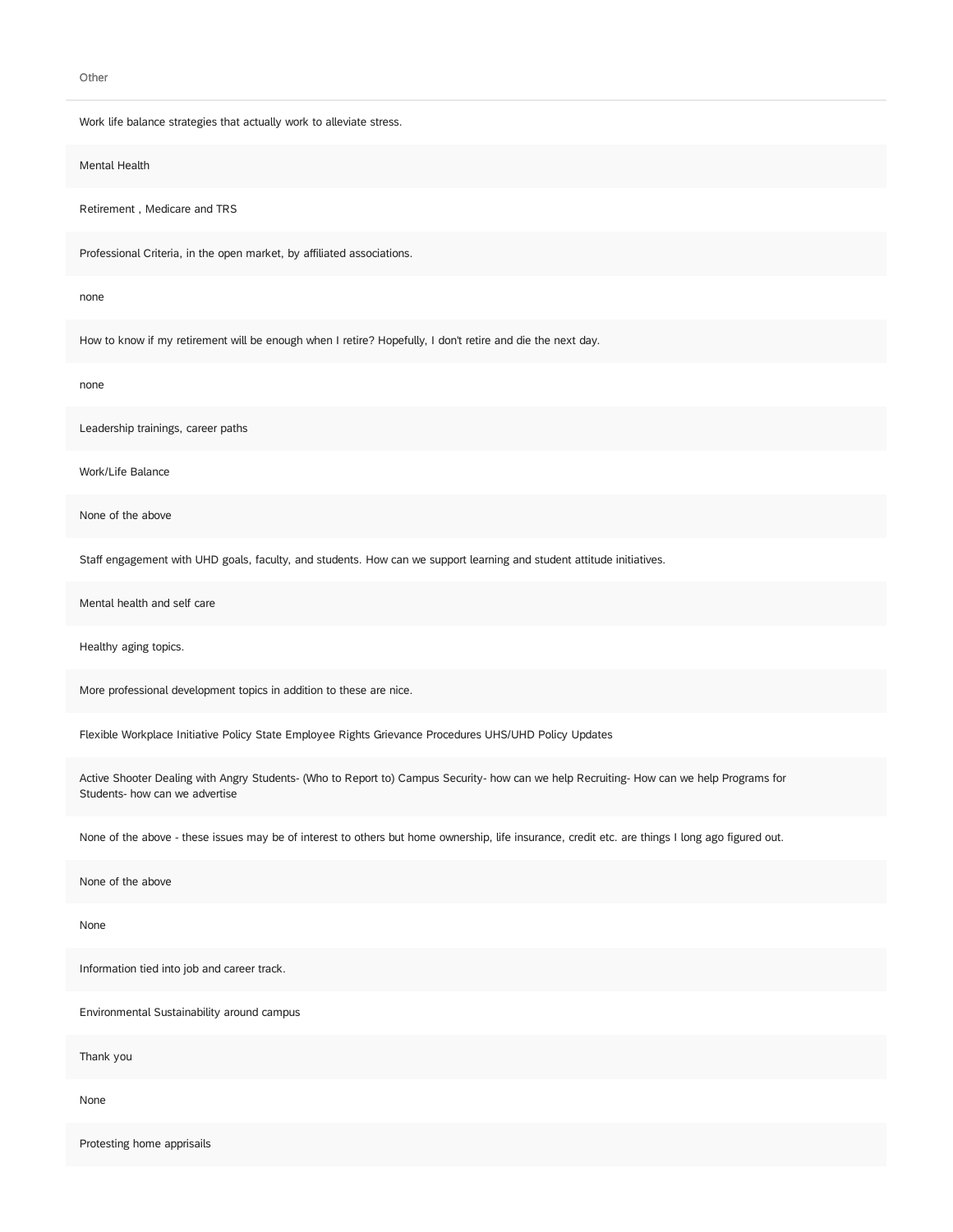#### Other

#### career paths and development opportunities at the university. University budgeting and management, student population and success.

| career paths and development opportunities at the university. Onlyersity budgeting and management, student population and success.                                           |
|------------------------------------------------------------------------------------------------------------------------------------------------------------------------------|
| Parenting                                                                                                                                                                    |
| None                                                                                                                                                                         |
| UHD Staff working conditions and compensation.                                                                                                                               |
| Health, safety and morale of workers                                                                                                                                         |
| UHD Benefits, UHD Policies, UHD Leave.                                                                                                                                       |
| I am not interested in lunch and learn                                                                                                                                       |
| Excercise techniques                                                                                                                                                         |
| <b>NA</b>                                                                                                                                                                    |
| Volunteer for staff council.                                                                                                                                                 |
| UHD policies and procedures. Staff need to be aware of policy changes and I think it would be helpful to have reminders of processes we are to<br>follow to perform our work |
| j                                                                                                                                                                            |
| Lunch and Learns don't interest me much.                                                                                                                                     |
| "Work Smarter Not Harder" type of topics                                                                                                                                     |
| Caregiving for Aging Parent; Coping with a loved one with Dementia and or Alzheimer's                                                                                        |
| Job related issues.                                                                                                                                                          |
| none of these                                                                                                                                                                |
|                                                                                                                                                                              |
| I'm not interested in Lunch and Learns (and this should have been an option)                                                                                                 |
| Anything that staff would be interested in learning.                                                                                                                         |
| na                                                                                                                                                                           |

Professional Development.

Policy refreshers and updates impacting staff.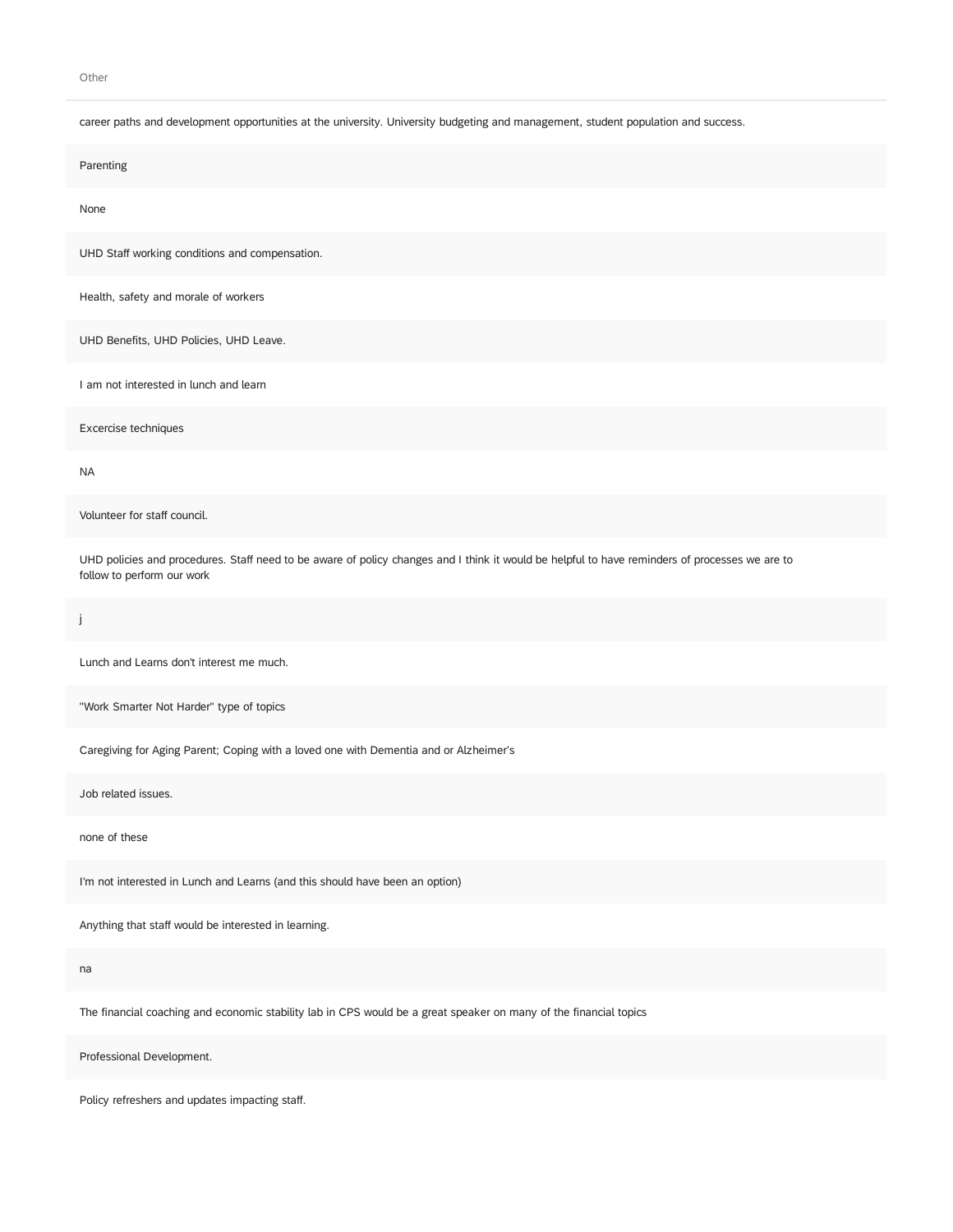I am not interested in any of these topics, they are completely unrelated to my experience as an employee at UHD. These are life skills and insulting to offer professional employees when Staff Council should be representing staff as a whole and advocating for greater staff benefits and support to make our jobs more fulfilling and satisfying.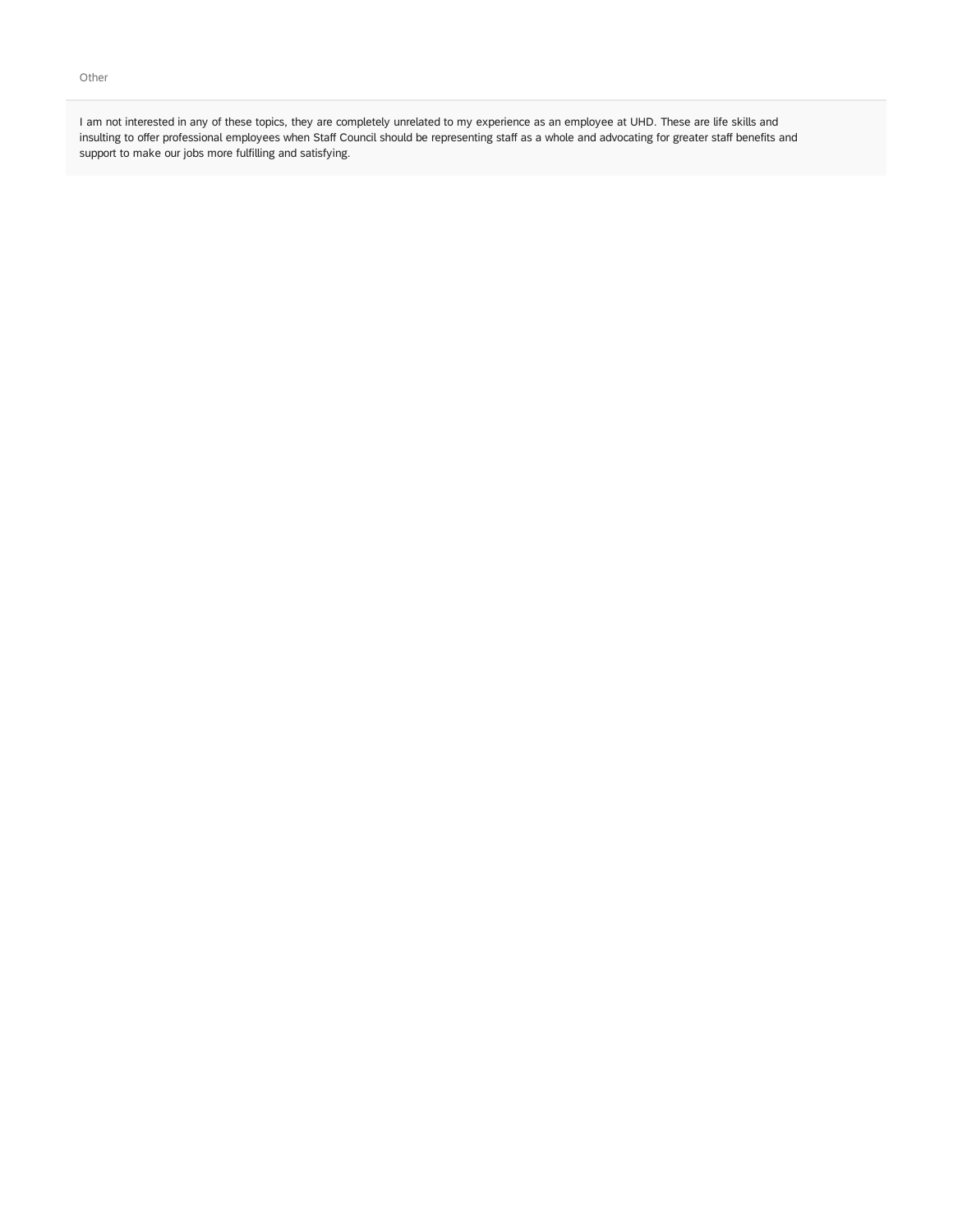

Q9 - I would attend more Staff Council meetings in the future if they: (Click all that apply.)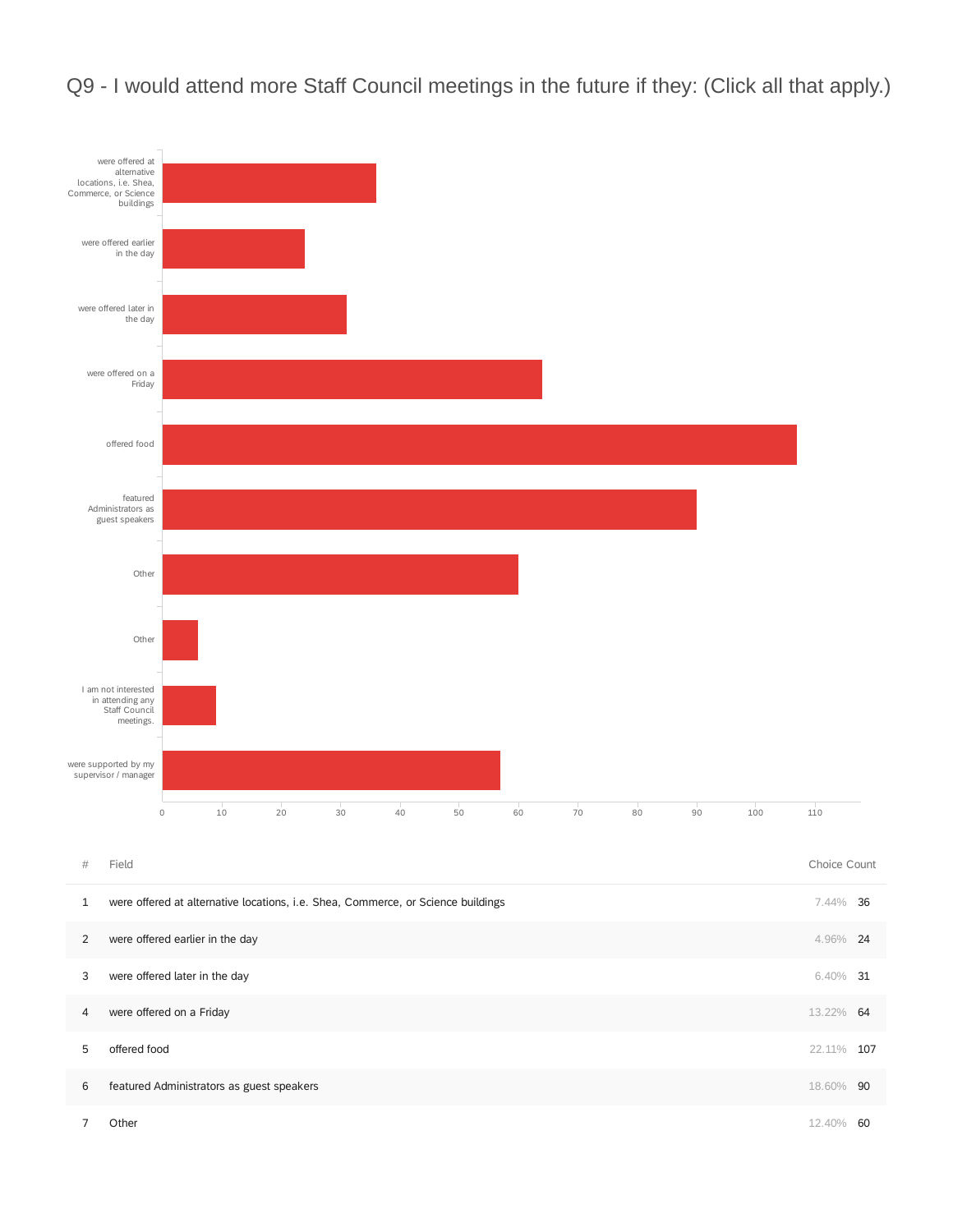| #  | Field                                                        | Choice Count |     |  |  |  |  |
|----|--------------------------------------------------------------|--------------|-----|--|--|--|--|
| 8  | Other                                                        | $1.24\%$ 6   |     |  |  |  |  |
| 9  | I am not interested in attending any Staff Council meetings. | 1.86% 9      |     |  |  |  |  |
| 10 | were supported by my supervisor / manager                    | 11.78%       | -57 |  |  |  |  |
|    |                                                              |              | 484 |  |  |  |  |
|    | Showing rows 1 - 11 of 11                                    |              |     |  |  |  |  |

#### Q9\_7\_TEXT - Other

Other

always via zoom

were more organized and didn't turn into gripe sessions.

If they would address and provide solutions to current staff issues. In reality, nothing happens unless, faculty is supporting any of the initiatives.

Were simultaneously offered online

Were available virtually

n/a

By Zoom

Were about our roles in education.

Remained with Zoom.

Keep virtual options for people who can't attend and to publish recordings on the Staff Council website when conflict does not allow attending live.

I am fine with the meetings.

Elaborated on what my role would be as an attendee.

I always have schedule conflicts with the meetings

Offered time and opportunity for meaningful discussion among staff.

offered after 5 via zoom

See below response

I felt Staff Council was an effective voice for staff with UHD leadership.

zoom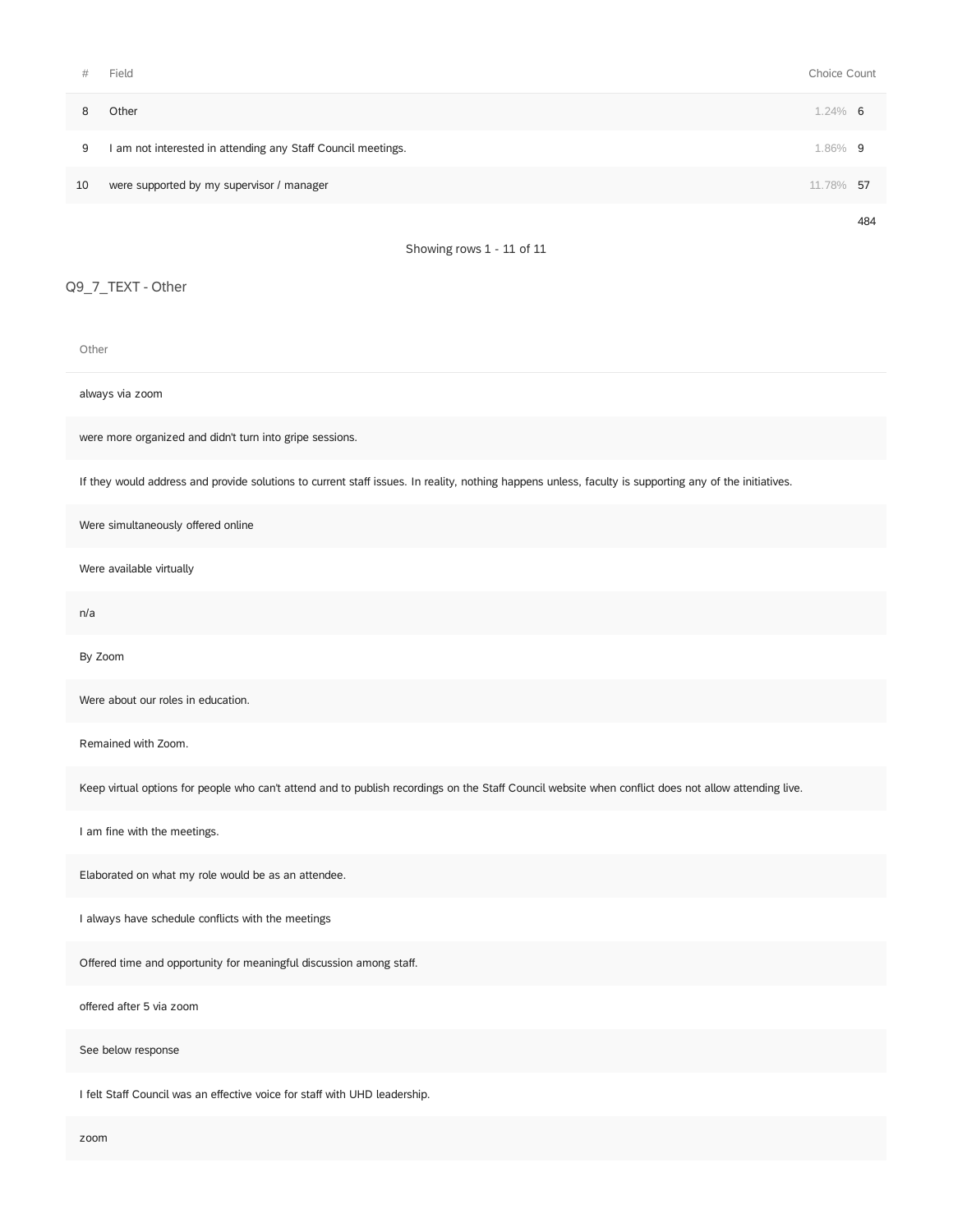Other

| Online                                                                                                                                                                                                                                         |
|------------------------------------------------------------------------------------------------------------------------------------------------------------------------------------------------------------------------------------------------|
| were available virtually                                                                                                                                                                                                                       |
| Staff Council was relevant at UHD                                                                                                                                                                                                              |
| content                                                                                                                                                                                                                                        |
| Were offered on a platform other than Zoom. We use Zoom for all day-to-day interactions with our students and we will be keeping all virtual<br>components in addition to face-to-face. So, we can't be in two Zoom meetings at the same time. |
| were offered through Zoom or Team                                                                                                                                                                                                              |
| Thank you                                                                                                                                                                                                                                      |
| For example all the welcome back celebrations that happened this week were held on the One Main Building. They should also deliver some<br>goodies, to the other buildings; especially with the Houston weather.                               |
| Send out an agenda ahead of time so I knew if the topics were important to me.                                                                                                                                                                 |
| continued to be offered on Zoom                                                                                                                                                                                                                |
| I try to attend all meetings                                                                                                                                                                                                                   |
| They would be more helpful is they provided more information on the overall operation of the university, what was happening in academics,<br>business, student affairs.                                                                        |
| n/a                                                                                                                                                                                                                                            |
| I attend staff council meetings                                                                                                                                                                                                                |
| I am an administrator at UHD, therefore i am not a member of staff council. I do not attend meetings, but keeping and sending out minutes of each<br>meeting would be helpful so that administration can see what is discussed.                |
| Zoom Option                                                                                                                                                                                                                                    |
| In person & virtual option                                                                                                                                                                                                                     |
| offer snacks and drinks                                                                                                                                                                                                                        |
| <b>NA</b>                                                                                                                                                                                                                                      |

I would attend more Staff Council meetings if the Staff Council was more effective in getting the President and UHD leadership to actually listen to employees' underlying needs and make changes in employee culture instead of just reacting to what they hear with no intention of real or lasting important change. There is a disconnect between leadership and employees and it is killing UHD's culture. Until leadership understands this and makes significant changes, things will continue to spiral downward. Staff Council cannot seem to change this..

If senior administration was not in attendance. They are not members of staff council and having them attend makes it hard for staff to talk about real issues for fear of retaliation.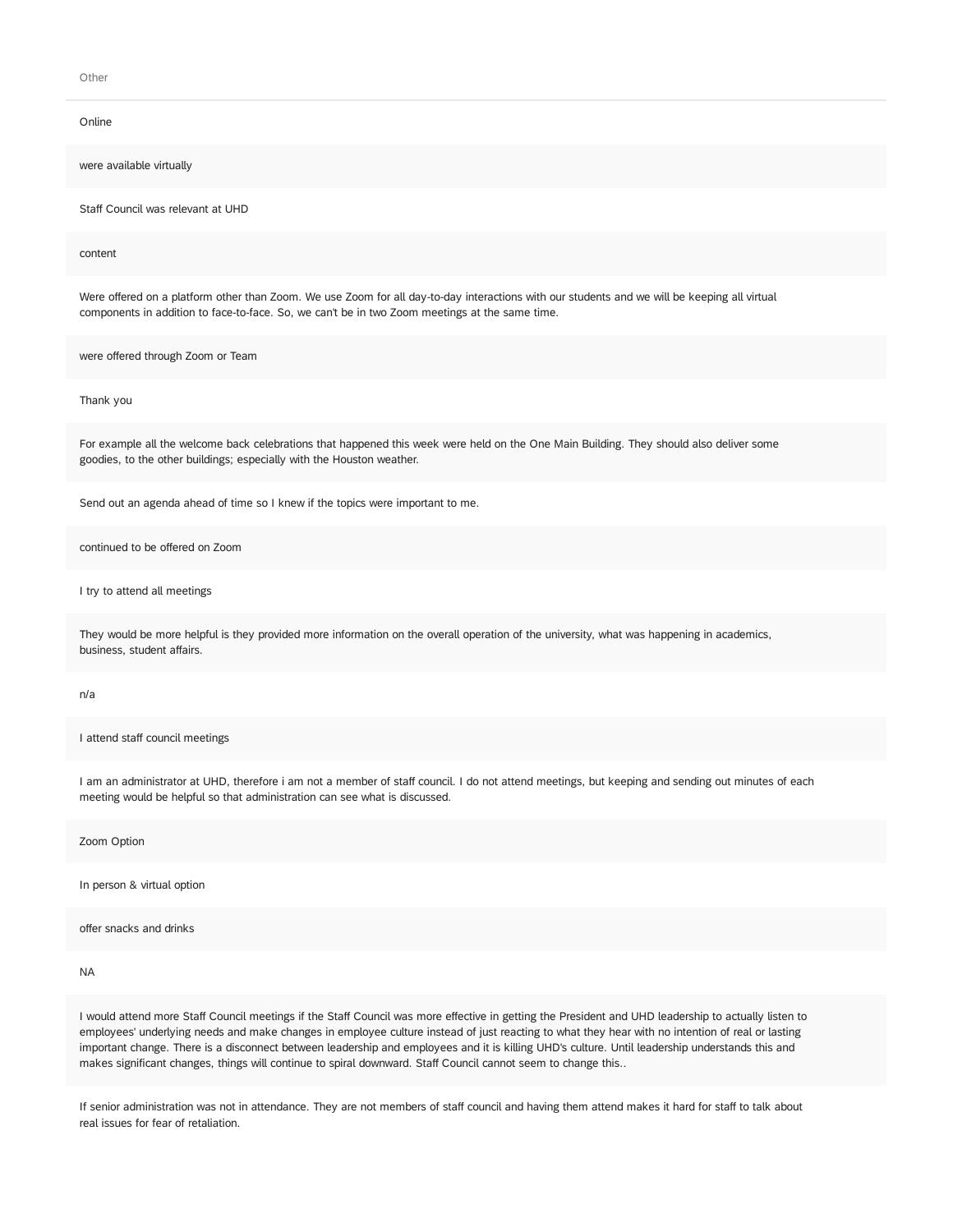Other

#### When I have attended in the past, they felt very critical of UHD and I didn't like that

#### ZOOM

I attend as many as I can.

please keep a virtual option.

Virtual and later in the day, say afternoons

#### Anytime

I would attend more Council meetings if presentations were more interesting. I am not clear what the mission and vision of the Council is...to represent the staff and voice concerns, likes, dislikes, fellowship?

were offered via zoom

were better organized and interesting

If staff had the same rights to the first amendment without adverse consequences or retaliation.

I have tried to attend some virtually, but the links did not always work

meeting are fine how they are

via zoom

Allowed for open discussion among attendees.

If Staff Council actually advocated, or showed evidence of advocating for any actual change or staff support, I might be more engaged.

Q9\_8\_TEXT - Other

Other

remained via zoom

If ESO was not the advisor to staff council - it is a conflict of interest. The former Presidents of staff council should be the advisors and provide guidance when asked

please please please START POSTING MINUTES and recording them. There have been no minutes provided in years.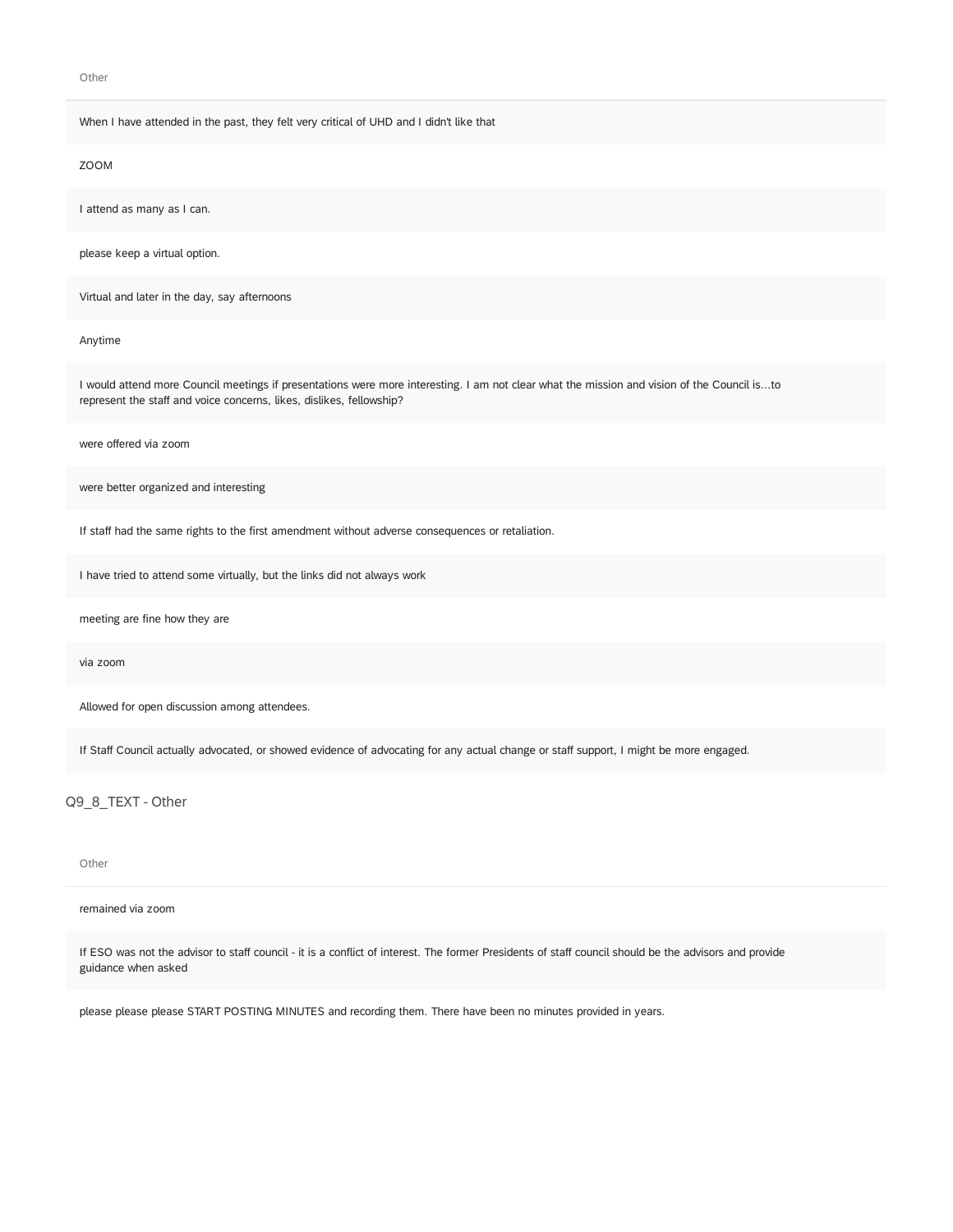Q10 - I believe Staff Council should address staff concerns in the following ways: (Click



### all that apply.)

Showing rows 1 - 9 of 9

### Q10\_6\_TEXT - Other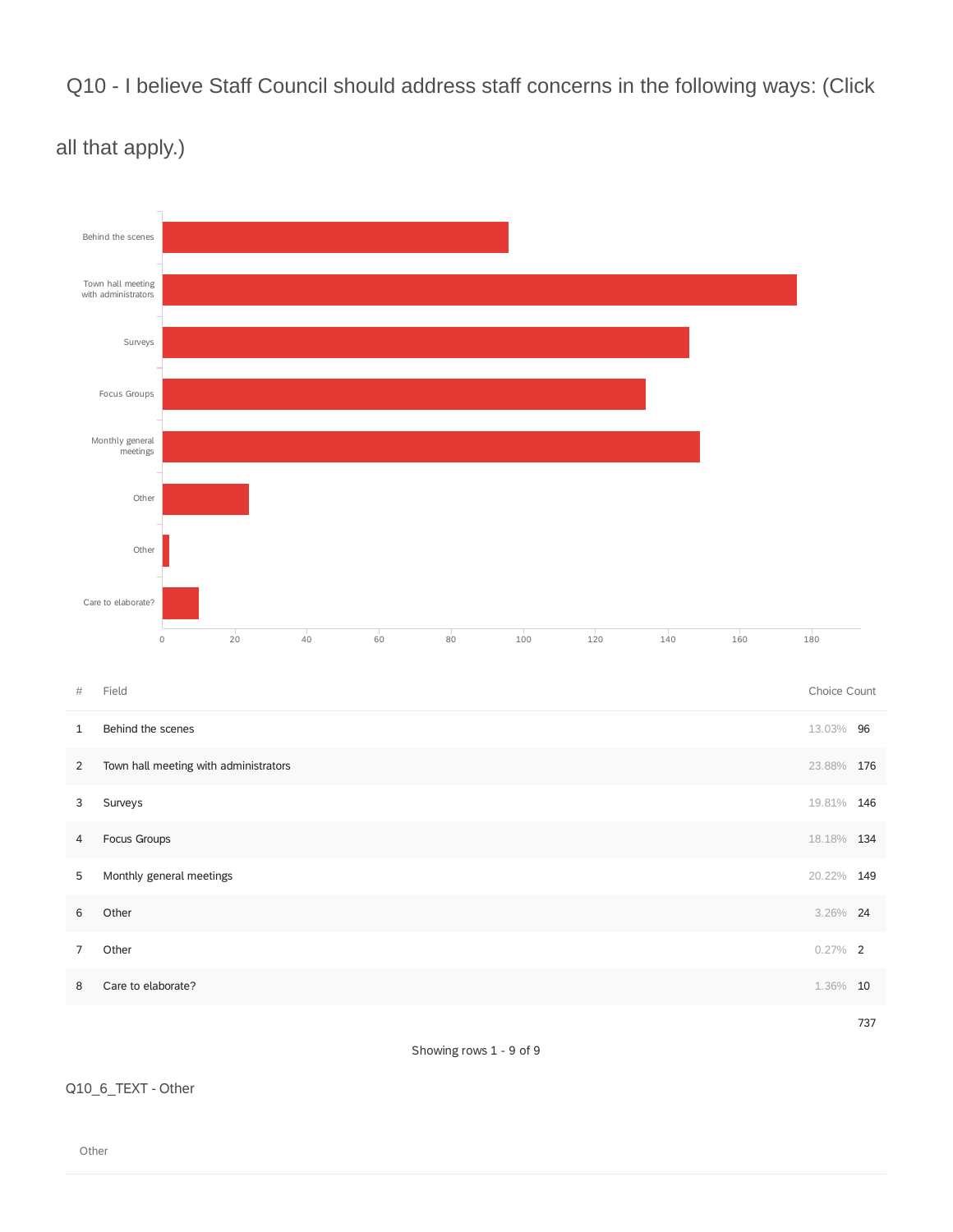**Other** 

Provide results to issues reported.

Consultations - anonymous comments submitted on specific questions/topics

Engage the staff in more on campus activities so that staff from around campus can interact with eachother and faculty

Staff Ombudsman

Representation on administrative committees and university planning committees, etc.

Provide time and opportunity for meaningful discussion among staff with administrators present to respond to clarification questions.

Where your voice can be heard and actually listened to regarding staff concerns when it comes to said jobs that we hold and the interaction between employees/supervisors especially when raises/merit money are involved.

The pay scale and how pay is distributed among new and current employees. The pay at UHD is geared towards faculty and the directors. Pay should be balanced and fair especially for staff who focus and basically ensure that this University still runs.

Working to get a seat at the table.

Staff Council should be more transparent when they address staff concerns with the administration both in terms of when surveys, etc. indicate staff have a concern as well as when and how administration responds when those concerns are brought forward.

Special event planning for events happening on campus

Thank you

Behind the scenes, but updates should be provided in the meetings, and meeting minutes should be distributed to staff each month.

Create a welcome brochure for new employees to introduce staff council elected representative and activities that SC sponsors yearly. Can also send similar to currently employee and try to encourage people more to join the different social media websites. Let staff know about the monthly quaterly training drawing available.

I really like the idea of focus groups. There is a high number of staff who is afraid to state his/her concerns out of fear of retaliation. This is a very real problem at UHD

Obtaining a real seat at the table with administrators where they listen to better understand what is going on with employees.

Email announcements would be helpful to DT\_staff.

Keeping staff informed about what happens behind the scenes.

Should be able to choose based on the issue at hand.

Placing "Behind the scenes" as the first option in this section is exactly why Staff Council is a joke and so poor participated in.

Transparent, monthly report

Q10\_7\_TEXT - Other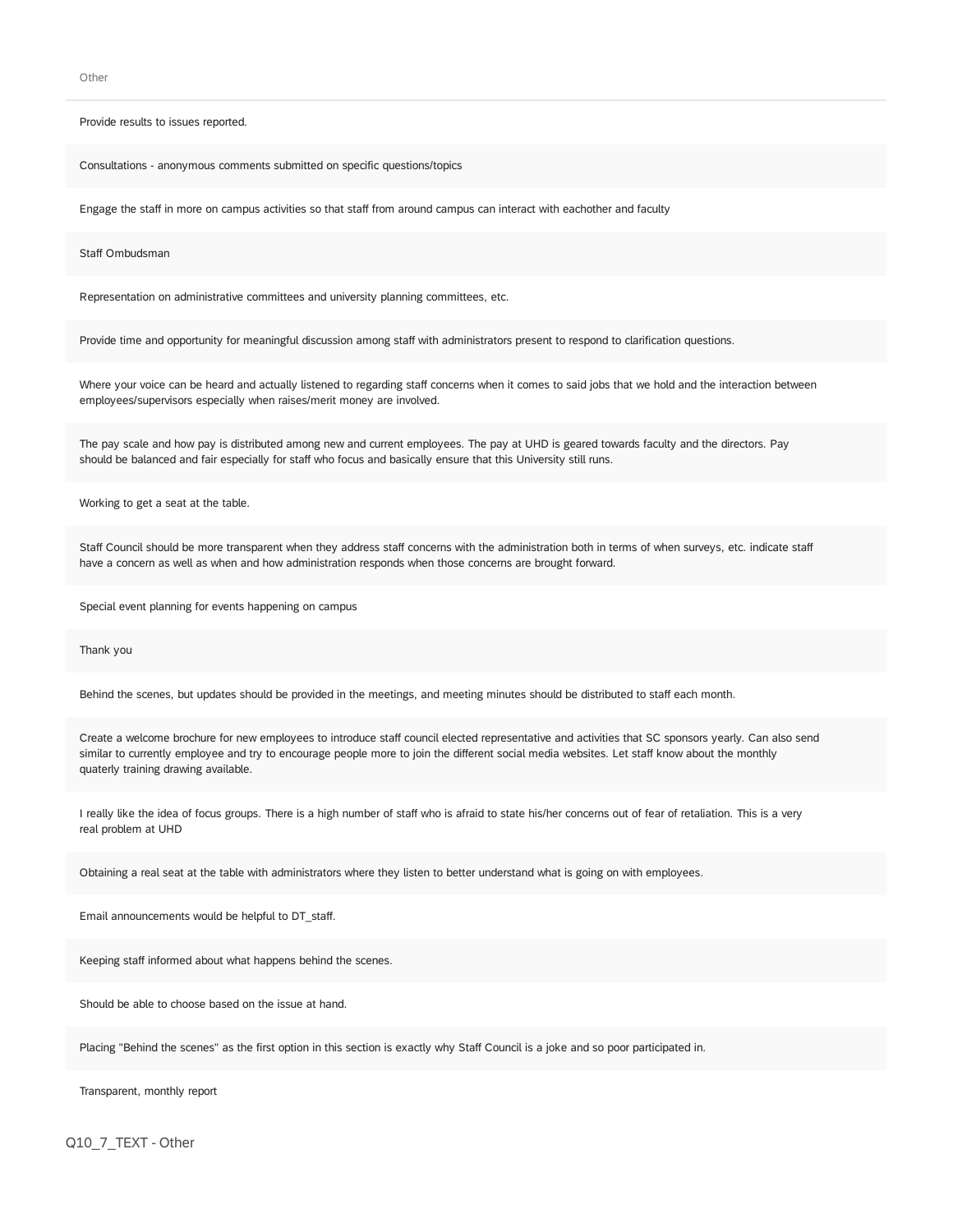Other

An explanation of how promotions or applying for an internal positions work. What are the appropriate measures that need to be taken.

Empowering ambassadors.

Q10\_8\_TEXT - Care to elaborate?

Care to elaborate?

I really appreciate all that you do and have done to support us, especially during the Covid crisis. I'm a little concerned that nothing is being done about the Delta variant. I don't understand how UHD could possibly be on Green status when the state is on Yellow, and more importantly, the city is on Orange. Maybe we don't know what is going on "behind the scenes" but it would be helpful to have total transparency about this, especially since we are putting our lives at risk.

Some people feel more confident expressing their concerns under the veil anonymity.

the return to work in June was a bold politically motivated move and there is no reason some staff cannot continue to work from home, at least part time

They should focus on issues and not party's

Use the most effective delivery method according to the subject matter. Additionally, a Zoom is always a good option.

All staff concerns should be handled in a transparent manner.

I have concerns that staff is being overlooked. I mean overlooked in terms that some staff concerns are not being fully addressed. A high number of staff is afraid to go to ESO for any of their concerns. When a grievance is filed that requires immediate action, then nothing is done. (This is my opinion). A high number of staff is under undue stress. Most staff is under paid. The number of enrolled students have increased in light of COVID. Then why is it so difficult to reward staff? Why is it so difficult to move staff into other positions while other departments can freely move staff around? I have been told that positions must be posted, however I have seen departments promoted from within without posting positions. This is a problem that is not fair, never an explanation. I feel that administrators only listens to staff. Then often staff problems and concerns are not addressed.

It depends upon the situation - but most issues should be transparent to staff.

Yes.

No one is going to speak up with concerns in a town hall because they don't want to be targeted.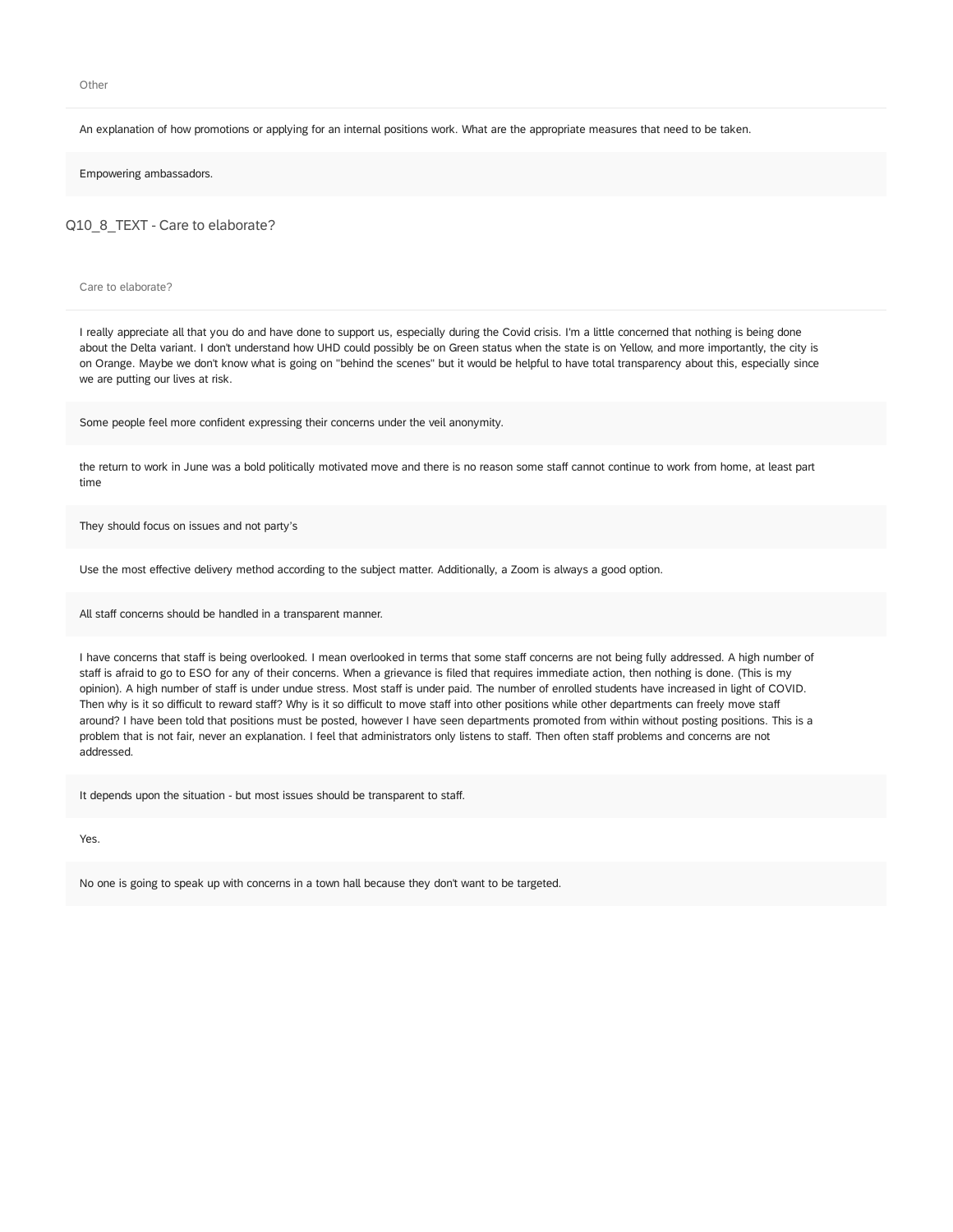### Q11 - Regarding UHD Staff Council To what extent do you agree with the following

### statements?



| # | Field                                                   | Minimum | Maximum | Mean | Std<br>Deviation | Variance | Count |
|---|---------------------------------------------------------|---------|---------|------|------------------|----------|-------|
|   | understand the role of Staff Council at UHD.            | 1.00    | 7.00    | 2.37 | 1.47             | 2.17     | 245   |
|   | I know how to contact my Staff Council representatives. | 1.00    | 7.00    | 2.58 | 1.74             | 3.03     | 245   |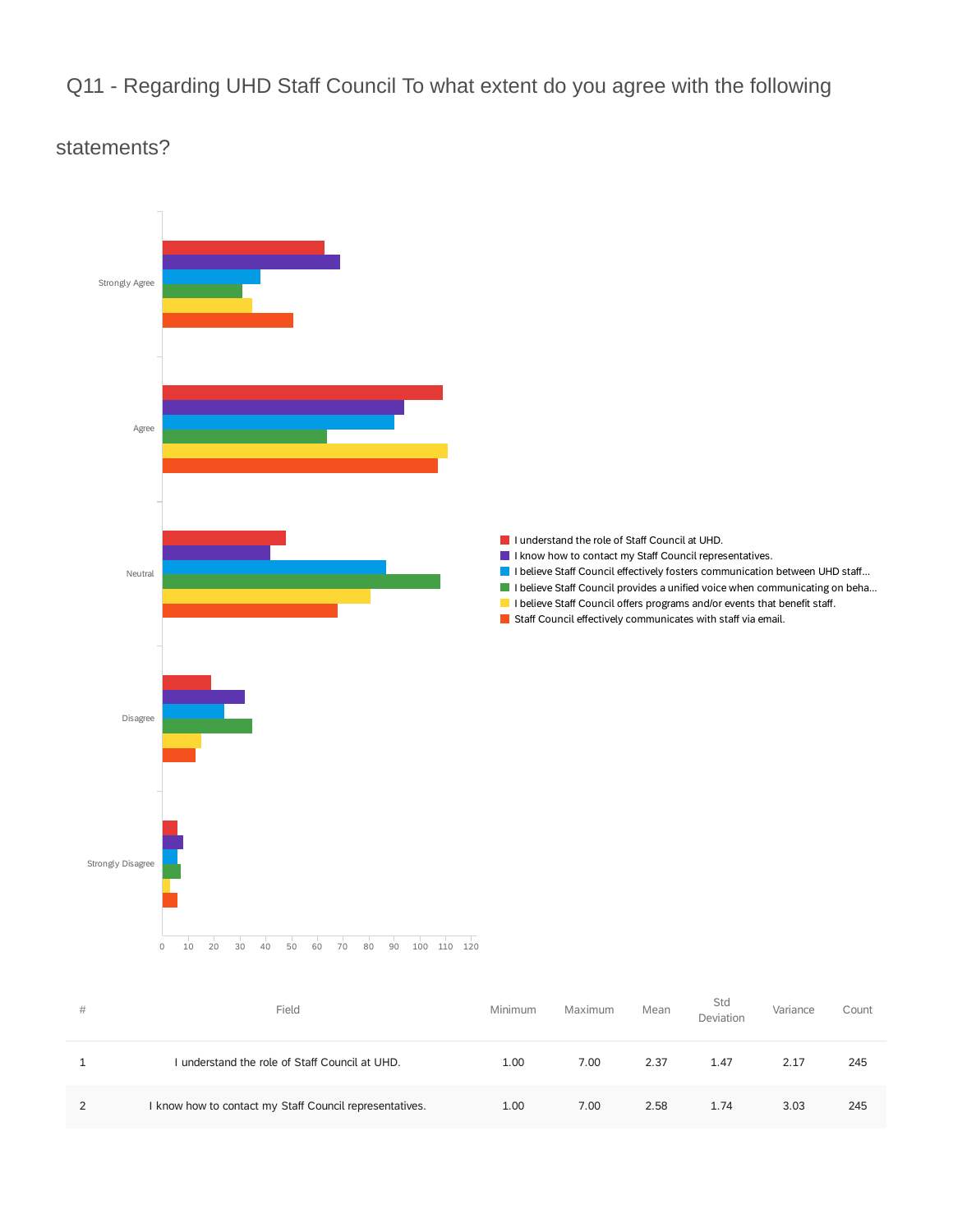| # | Field                                                                                                  | Minimum | Maximum | Mean | Std<br>Deviation | Variance | Count |
|---|--------------------------------------------------------------------------------------------------------|---------|---------|------|------------------|----------|-------|
| 3 | I believe Staff Council effectively fosters communication between<br>UHD staff and UHD administration. | 1.00    | 7.00    | 2.71 | 1.48             | 2.18     | 245   |
| 4 | I believe Staff Council provides a unified voice when communicating<br>on behalf of UHD staff.         | 1.00    | 7.00    | 3.03 | 1.58             | 2.51     | 245   |
| 5 | believe Staff Council offers programs and/or events that benefit staff.                                | 1.00    | 7.00    | 2.49 | 1.23             | 1.52     | 245   |
| 6 | Staff Council effectively communicates with staff via email.                                           | 1.00    | 7.00    | 2.40 | 1.34             | 1.78     | 245   |

| # | Field                                                                                                   | Strongly<br>Agree | Agree                   | Neutral       | <b>Disagree</b> | Strongly<br><b>Disagree</b> | Total |
|---|---------------------------------------------------------------------------------------------------------|-------------------|-------------------------|---------------|-----------------|-----------------------------|-------|
| 1 | understand the role of Staff Council at UHD.                                                            | 63<br>25.71%      | 109<br>44.49%           | 19.59%<br>48  | 7.76%<br>19     | $2.45\%$ 6                  | 245   |
| 2 | know how to contact my Staff Council<br>representatives.                                                | 69<br>28.16%      | 94<br>38.37%            | 17.14%<br>42  | 13.06%<br>32    | $3.27\%$ 8                  | 245   |
| 3 | believe Staff Council effectively fosters<br>communication between UHD staff and UHD<br>administration. | 38<br>15.51%      | 90<br>36.73%            | 35.51%<br>87  | 9.80%<br>24     | $2.45\%$ 6                  | 245   |
| 4 | believe Staff Council provides a unified voice<br>when communicating on behalf of UHD staff.            | 12.65%<br>31      | 64<br>26.12%            | 44.08%<br>108 | 14.29%<br>35    | 2.86% 7                     | 245   |
| 5 | believe Staff Council offers programs and/or<br>events that benefit staff.                              | 14.29%<br>35      | 45.31%<br>111           | 33.06% 81     | $6.12\%$<br>15  | $1.22\%$ 3                  | 245   |
| 6 | Staff Council effectively communicates with staff<br>via email.                                         | 51<br>20.82%      | 107<br>43.67%           | 68<br>27.76%  | 5.31%<br>13     | $2.45\%$ 6                  | 245   |
|   |                                                                                                         |                   | Showing rows 1 - 6 of 6 |               |                 |                             |       |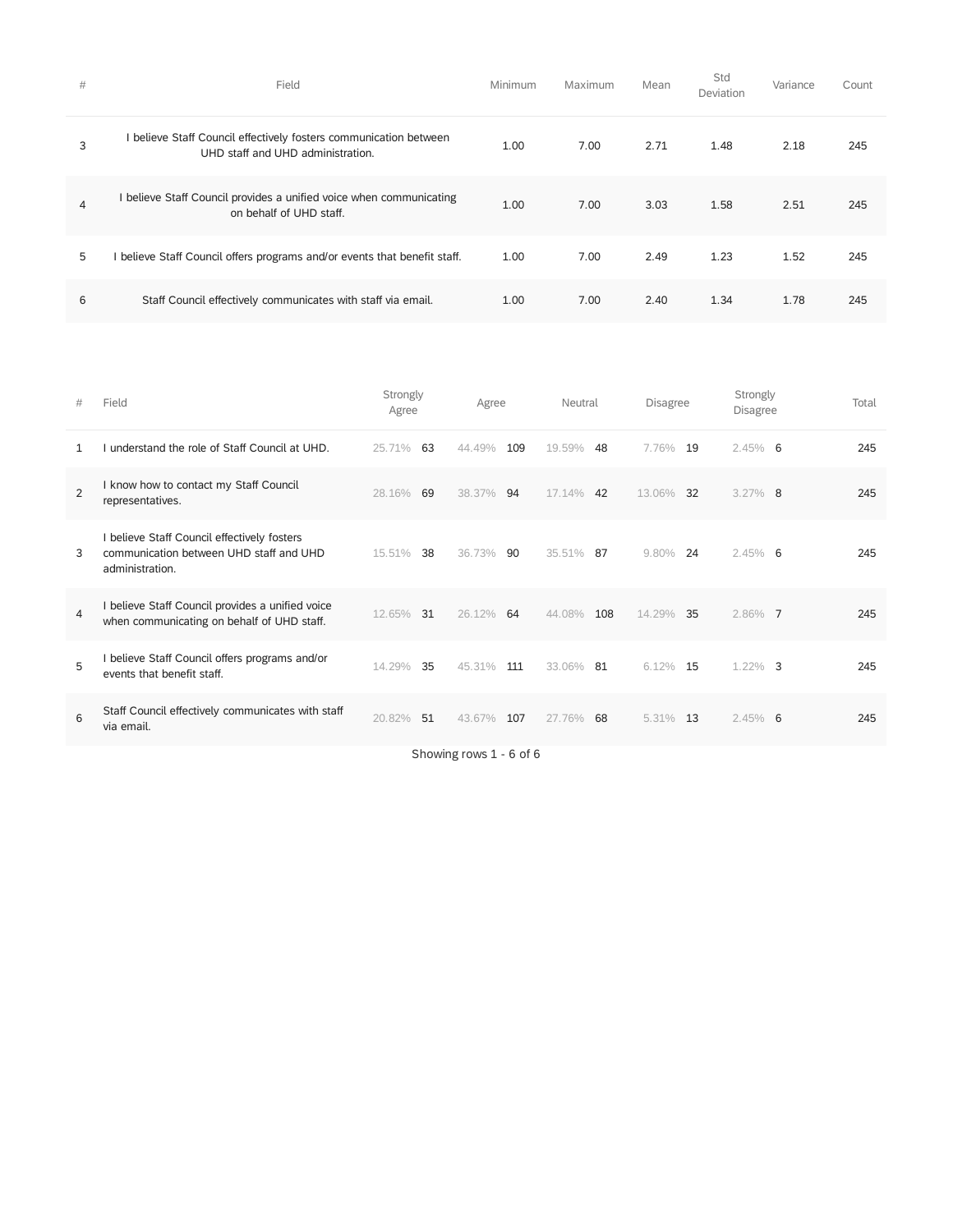## Q12 - Regarding UHD Mission To what extent do you agree with the following



### statements?

| # | Field                                                                | Minimum | Maximum | Mean | Std<br>Deviation | Variance | Count |
|---|----------------------------------------------------------------------|---------|---------|------|------------------|----------|-------|
| 1 | Lunderstand UHD's mission.                                           | 1.00    | 8.00    | 1.87 | 0.93             | 0.87     | 245   |
| 2 | believe my work at UHD contributes to the overall mission of<br>UHD. | 1.00    | 9.00    | 1.76 | 0.98             | 0.96     | 245   |
| 3 | UHD's leadership has a clear vision for university's future.         | 1.00    | 9.00    | 3.29 | 2.52             | 6.33     | 245   |
| 4 | UHD is headed in a positive direction.                               | 1.00    | 9.00    | 2.87 | 2.07             | 4.27     | 245   |

| Field                       | Strongly<br>Agree | Agree      | Neutral   | Disagree   | Strongly<br><b>Disagree</b> | Total |
|-----------------------------|-------------------|------------|-----------|------------|-----------------------------|-------|
| I understand UHD's mission. | 32.24% 79         | 54.29% 133 | 12.24% 30 | $1.22\%$ 3 | $0.00\%$ 0                  | 245   |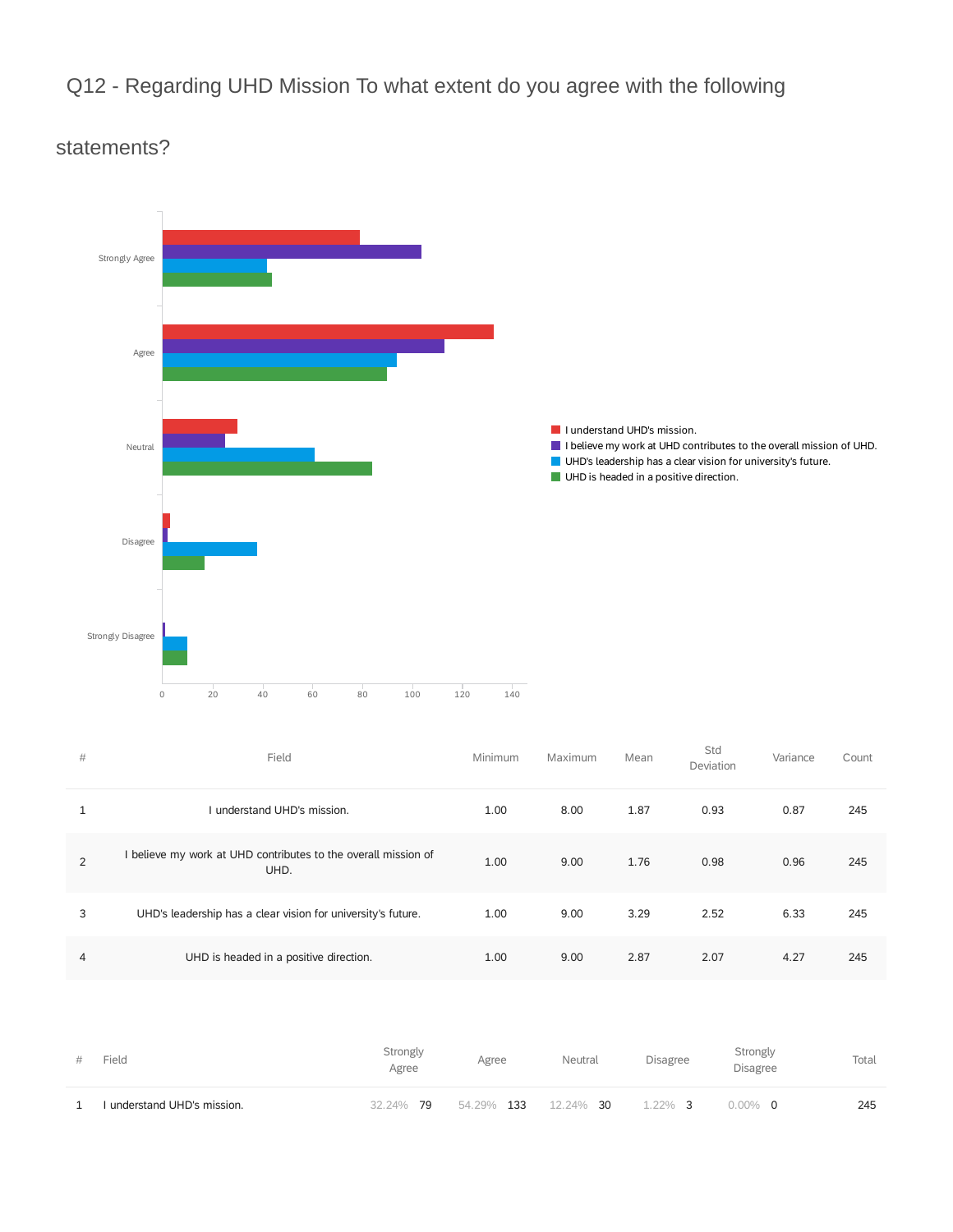| # | Field                                                                | Strongly<br>Agree | Agree         | Neutral       | <b>Disagree</b> | Strongly<br>Disagree | Total |
|---|----------------------------------------------------------------------|-------------------|---------------|---------------|-----------------|----------------------|-------|
| 2 | believe my work at UHD contributes to the<br>overall mission of UHD. | 104<br>42.45%     | 46.12%<br>113 | 10.20%<br>-25 | $0.82\%$ 2      | $0.41\%$ 1           | 245   |
| 3 | UHD's leadership has a clear vision for<br>university's future.      | 17.14%<br>42      | 38.37%<br>94  | 24.90%<br>61  | 15.51%<br>38    | 4.08%<br>10          | 245   |
| 4 | UHD is headed in a positive direction.                               | 17.96%<br>44      | 36.73%<br>90  | 34.29%<br>84  | 6.94%<br>17     | 4.08%<br>10          | 245   |

Showing rows 1 - 4 of 4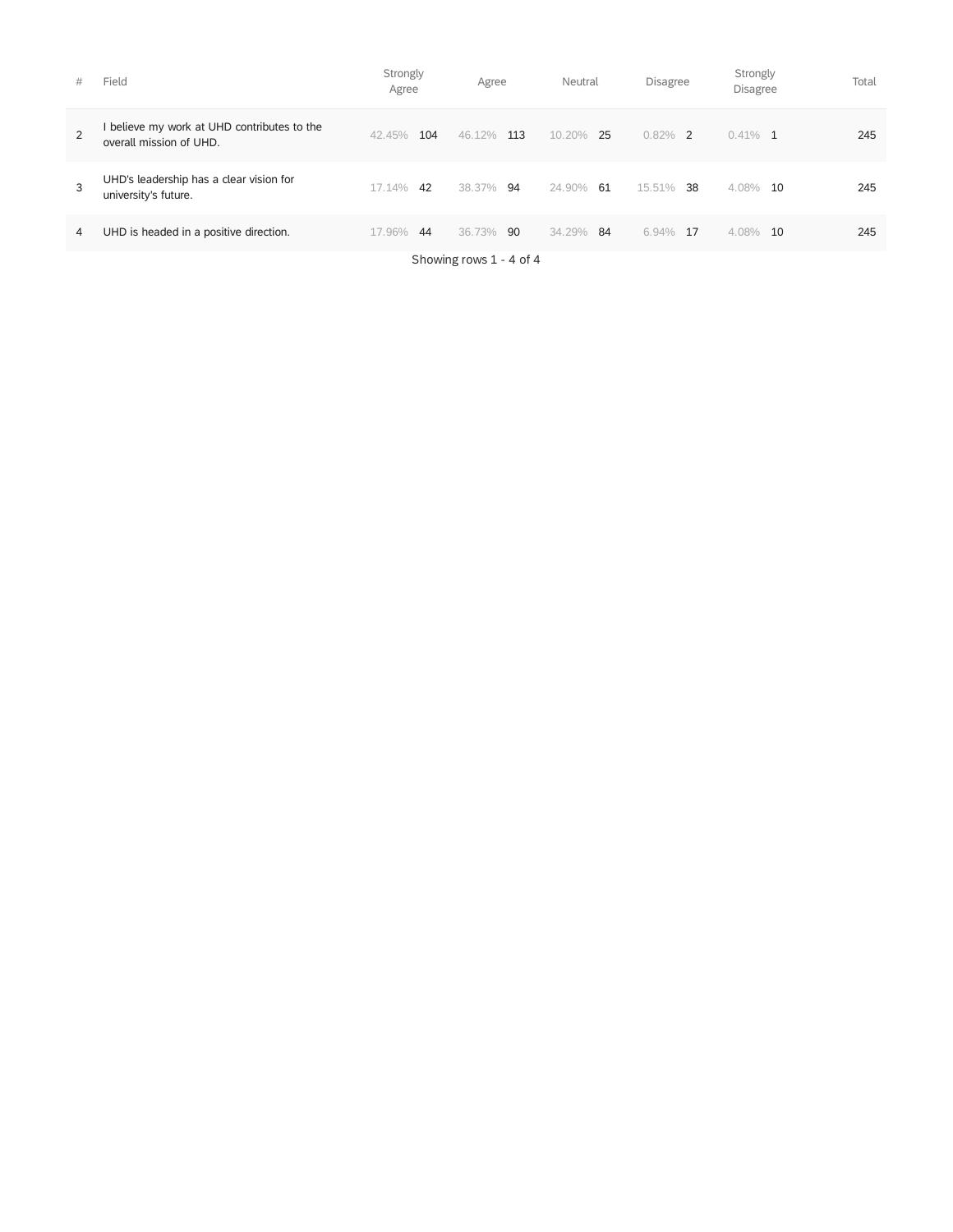Q13 - Regarding Workplace Values and Work Environment To what extent do you agree

with the following statements?

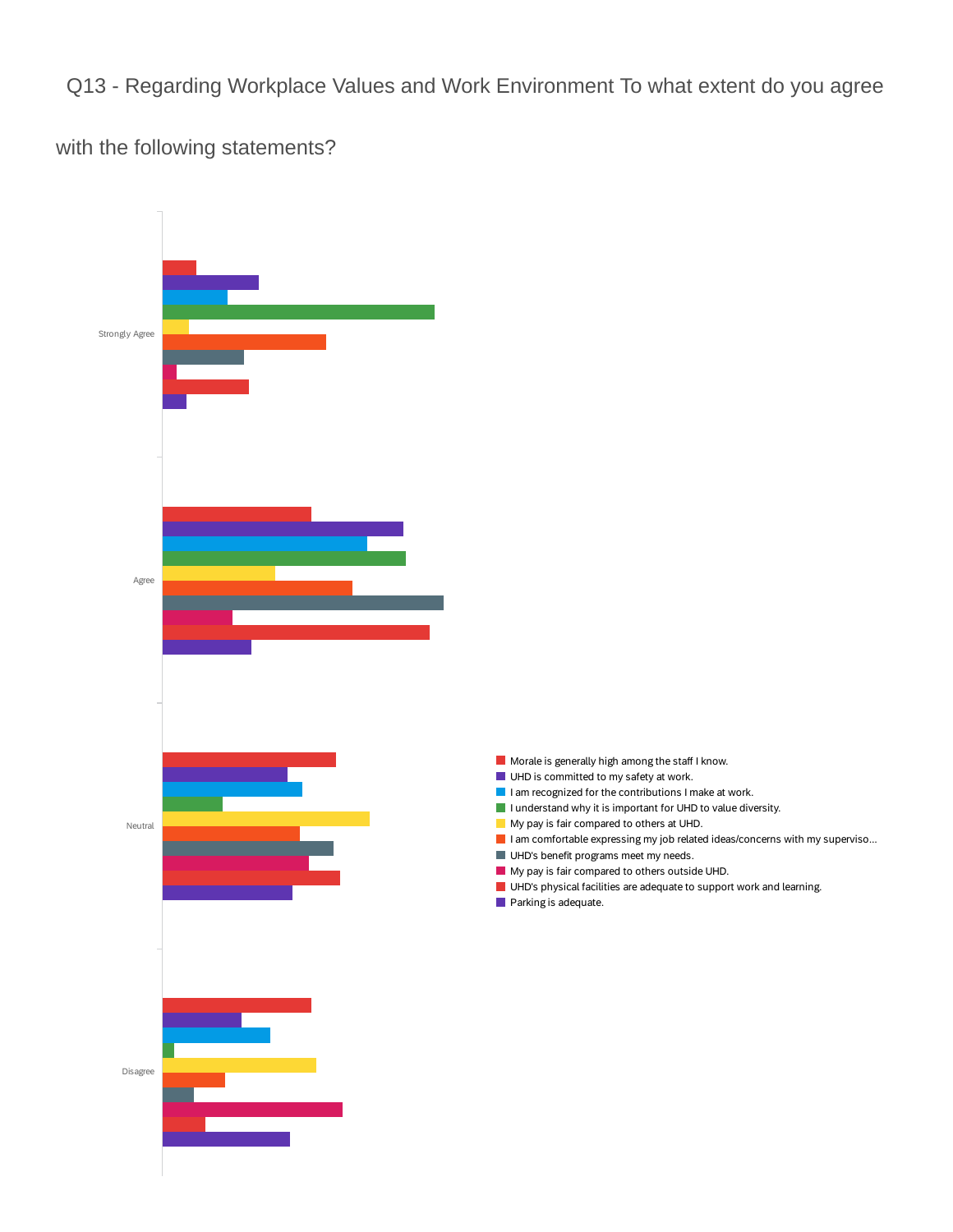

| $\#$           | Field                                                                            | Minimum | Maximum | Mean | Std<br>Deviation | Variance | Count |
|----------------|----------------------------------------------------------------------------------|---------|---------|------|------------------|----------|-------|
| 1              | Morale is generally high among the staff I know.                                 | 1.00    | 7.00    | 3.96 | 2.03             | 4.12     | 245   |
| $\overline{2}$ | UHD is committed to my safety at work.                                           | 1.00    | 7.00    | 3.00 | 1.89             | 3.58     | 245   |
| 3              | I am recognized for the contributions I make at work.                            | 1.00    | 7.00    | 3.47 | 2.04             | 4.18     | 245   |
| 4              | I understand why it is important for UHD to value diversity.                     | 1.00    | 7.00    | 1.74 | 0.96             | 0.93     | 245   |
| 5              | My pay is fair compared to others at UHD.                                        | 1.00    | 7.00    | 4.11 | 1.98             | 3.92     | 245   |
| 6              | I am comfortable expressing my job related ideas/concerns with my<br>supervisor. | 1.00    | 7.00    | 2.69 | 1.81             | 3.27     | 245   |
| 7              | UHD's benefit programs meet my needs.                                            | 1.00    | 7.00    | 2.57 | 1.41             | 1.98     | 245   |
| 8              | My pay is fair compared to others outside UHD.                                   | 1.00    | 7.00    | 4.96 | 1.99             | 3.97     | 245   |
| 9              | UHD's physical facilities are adequate to support work and learning.             | 1.00    | 7.00    | 2.57 | 1.38             | 1.91     | 245   |
| 10             | Parking is adequate.                                                             | 1.00    | 7.00    | 4.90 | 2.14             | 4.59     | 245   |

| # | Field                                                         | Strongly<br>Agree | Agree         | Neutral      | <b>Disagree</b> | Strongly<br><b>Disagree</b> | Total |
|---|---------------------------------------------------------------|-------------------|---------------|--------------|-----------------|-----------------------------|-------|
| 1 | Morale is generally high among the staff I know.              | 5.71%<br>14       | 25.31%<br>62  | 29.39%<br>72 | 25.31%<br>62    | 14.29%<br>35                | 245   |
| 2 | UHD is committed to my safety at work.                        | 16.33%<br>40      | 100<br>40.82% | 21.22%<br>52 | 13.47%<br>-33   | -20<br>8.16%                | 245   |
| 3 | am recognized for the contributions I make at<br>work.        | -27<br>11.02%     | 85<br>34.69%  | 23.67%<br>58 | 18.37%<br>45    | 12.24%<br>30                | 245   |
| 4 | understand why it is important for UHD to<br>value diversity. | 113<br>46.12%     | 101<br>41.22% | 10.20%<br>25 | $2.04\%$<br>5   | $0.41\%$ 1                  | 245   |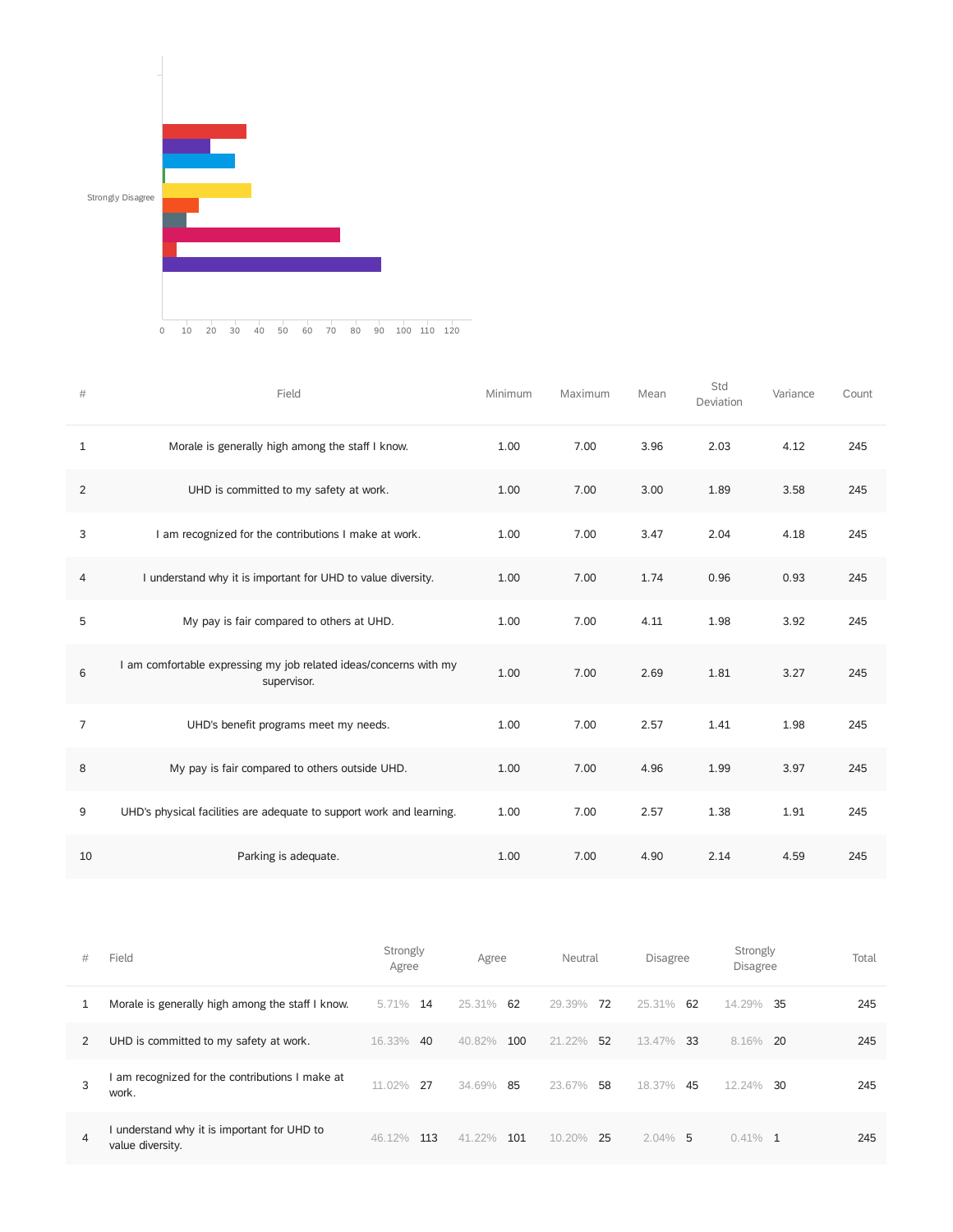| #  | Field                                                                          | Strongly<br>Agree |    | Agree                     |     | Neutral |    | <b>Disagree</b> |    | Strongly<br><b>Disagree</b> |    | Total |
|----|--------------------------------------------------------------------------------|-------------------|----|---------------------------|-----|---------|----|-----------------|----|-----------------------------|----|-------|
| 5  | My pay is fair compared to others at UHD.                                      | 4.49%             | 11 | 19.18%                    | 47  | 35.10%  | 86 | 26.12%          | 64 | 15.10%                      | 37 | 245   |
| 6  | am comfortable expressing my job related<br>ideas/concerns with my supervisor. | 27.76%            | 68 | 32.24%                    | 79  | 23.27%  | 57 | 10.61%          | 26 | 6.12%                       | 15 | 245   |
| 7  | UHD's benefit programs meet my needs.                                          | 13.88%            | 34 | 47.76%                    | 117 | 28.98%  | 71 | 5.31%           | 13 | 4.08%                       | 10 | 245   |
| 8  | My pay is fair compared to others outside UHD.                                 | $2.45\%$ 6        |    | 11.84%                    | 29  | 24.90%  | 61 | 30.61%          | 75 | 30.20%                      | 74 | 245   |
| 9  | UHD's physical facilities are adequate to support<br>work and learning.        | 14.69%            | 36 | 45.31%                    | 111 | 30.20%  | 74 | 7.35%           | 18 | $2.45\%$ 6                  |    | 245   |
| 10 | Parking is adequate.                                                           | 4.08%             | 10 | 15.10%                    | 37  | 22.04%  | 54 | 21.63%          | 53 | 37.14%                      | 91 | 245   |
|    |                                                                                |                   |    | Showing rows 1 - 10 of 10 |     |         |    |                 |    |                             |    |       |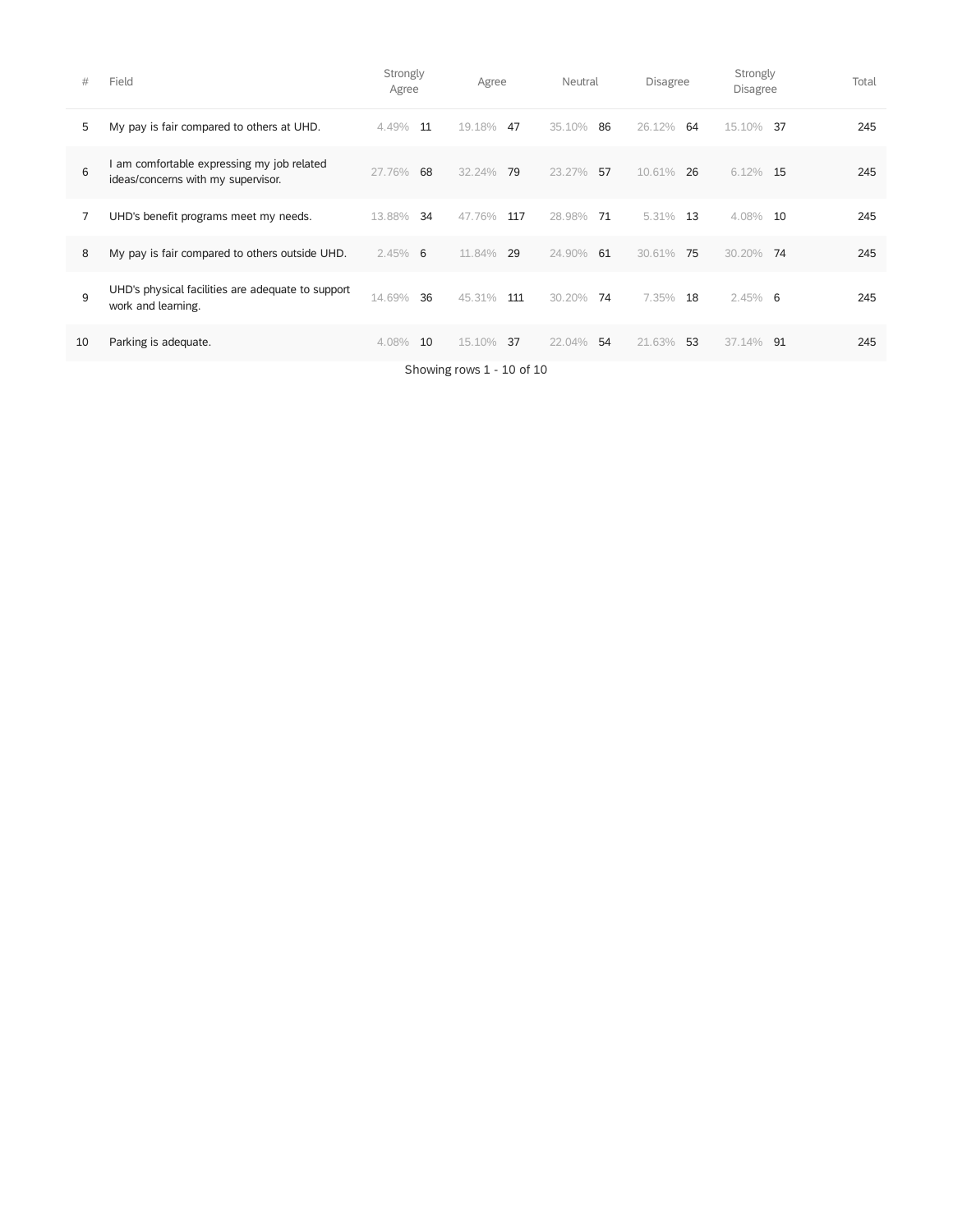Q14 - Regarding Support from Leadership To what extent do you agree with the following

### statements?

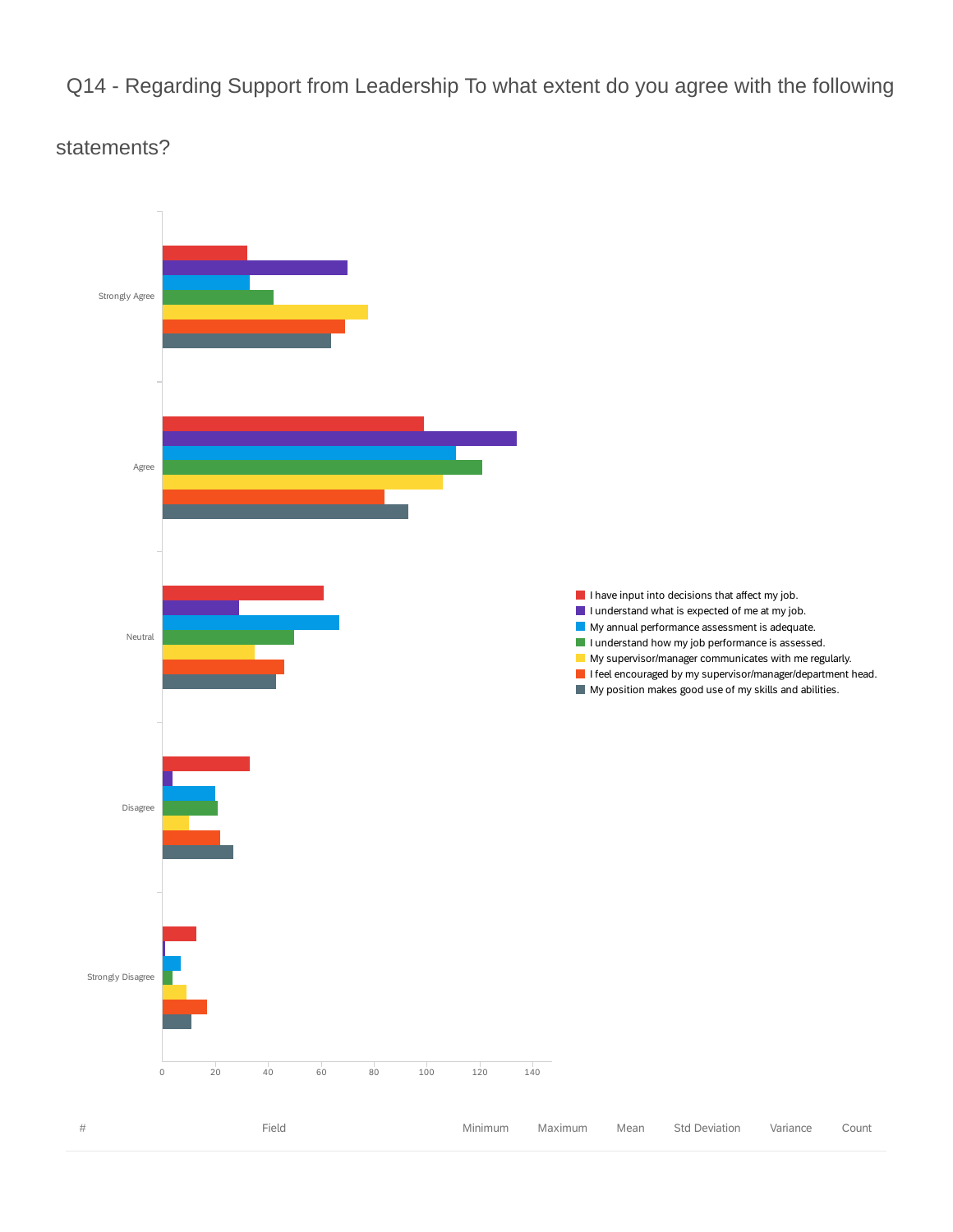| $\#$           | Field                                                     | Minimum | Maximum | Mean | <b>Std Deviation</b> | Variance | Count |
|----------------|-----------------------------------------------------------|---------|---------|------|----------------------|----------|-------|
| 1              | I have input into decisions that affect my job.           | 1.00    | 5.00    | 2.56 | 1.06                 | 1.12     | 238   |
| 2              | I understand what is expected of me at my job.            | 1.00    | 5.00    | 1.87 | 0.71                 | 0.51     | 238   |
| 3              | My annual performance assessment is adequate.             | 1.00    | 5.00    | 2.40 | 0.93                 | 0.86     | 238   |
| $\overline{4}$ | I understand how my job performance is assessed.          | 1.00    | 5.00    | 2.26 | 0.91                 | 0.82     | 238   |
| 5              | My supervisor/manager communicates with me regularly.     | 1.00    | 5.00    | 2.02 | 0.99                 | 0.98     | 238   |
| 6              | feel encouraged by my supervisor/manager/department head. | 1.00    | 5.00    | 2.30 | 1.19                 | 1.40     | 238   |
| 7              | My position makes good use of my skills and abilities.    | 1.00    | 5.00    | 2.28 | 1.11                 | 1.24     | 238   |

| #              | Field                                                        | Strongly<br>Agree | Agree         | Neutral      | <b>Disagree</b> | Strongly<br><b>Disagree</b> | Total |
|----------------|--------------------------------------------------------------|-------------------|---------------|--------------|-----------------|-----------------------------|-------|
| 1              | have input into decisions that affect my job.                | 32<br>13.45%      | 41.60%<br>99  | 25.63%<br>61 | 13.87%<br>33    | 5.46%<br>13                 | 238   |
| 2              | understand what is expected of me at my job.                 | 29.41%<br>70      | 134<br>56.30% | 12.18%<br>29 | 1.68% 4         | $0.42\%$ 1                  | 238   |
| 3              | My annual performance assessment is adequate.                | 33<br>13.87%      | 46.64%<br>111 | 67<br>28.15% | 8.40%<br>20     | $2.94\%$ 7                  | 238   |
| 4              | understand how my job performance is<br>assessed.            | 42<br>17.65%      | 50.84%<br>121 | 21.01%<br>50 | 8.82%<br>21     | 1.68% 4                     | 238   |
| 5              | My supervisor/manager communicates with me<br>regularly.     | 78<br>32.77%      | 44.54%<br>106 | 14.71%<br>35 | 4.20%<br>10     | $3.78\%$ 9                  | 238   |
| 6              | feel encouraged by my<br>supervisor/manager/department head. | 69<br>28.99%      | 84<br>35.29%  | 19.33%<br>46 | 9.24%<br>22     | 7.14%<br>17                 | 238   |
| $\overline{7}$ | My position makes good use of my skills and<br>abilities.    | 26.89%<br>64      | 93<br>39.08%  | 18.07%<br>43 | 11 34%<br>27    | 4.62%<br>11                 | 238   |

Showing rows 1 - 7 of 7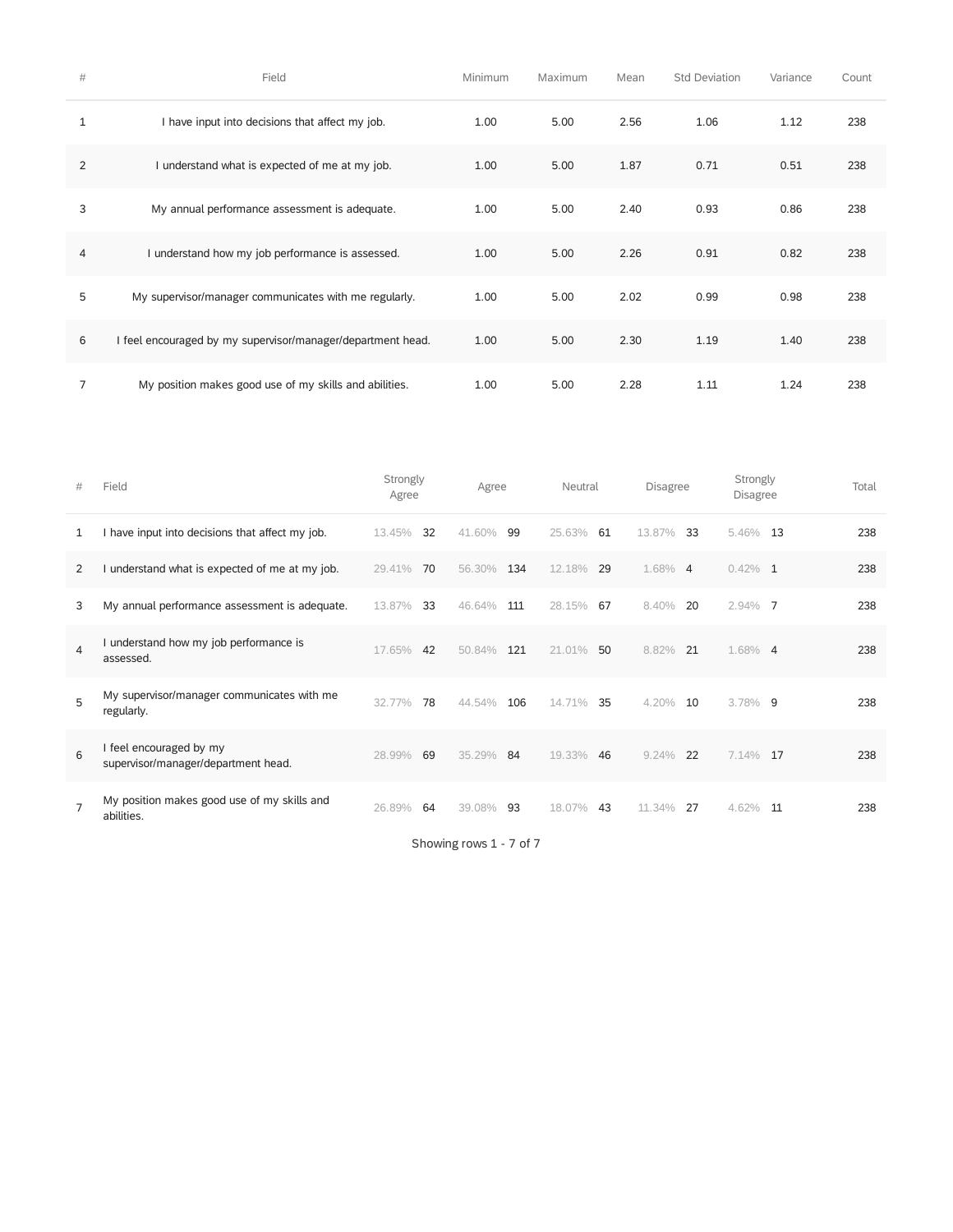Q15 - Regarding Professional Development/Resources To what extent do you agree with

the following statements?



| Field | Minimum | Maximum | Mean | 51a<br>Deviation | Variance | Count |
|-------|---------|---------|------|------------------|----------|-------|
|       |         |         |      |                  |          |       |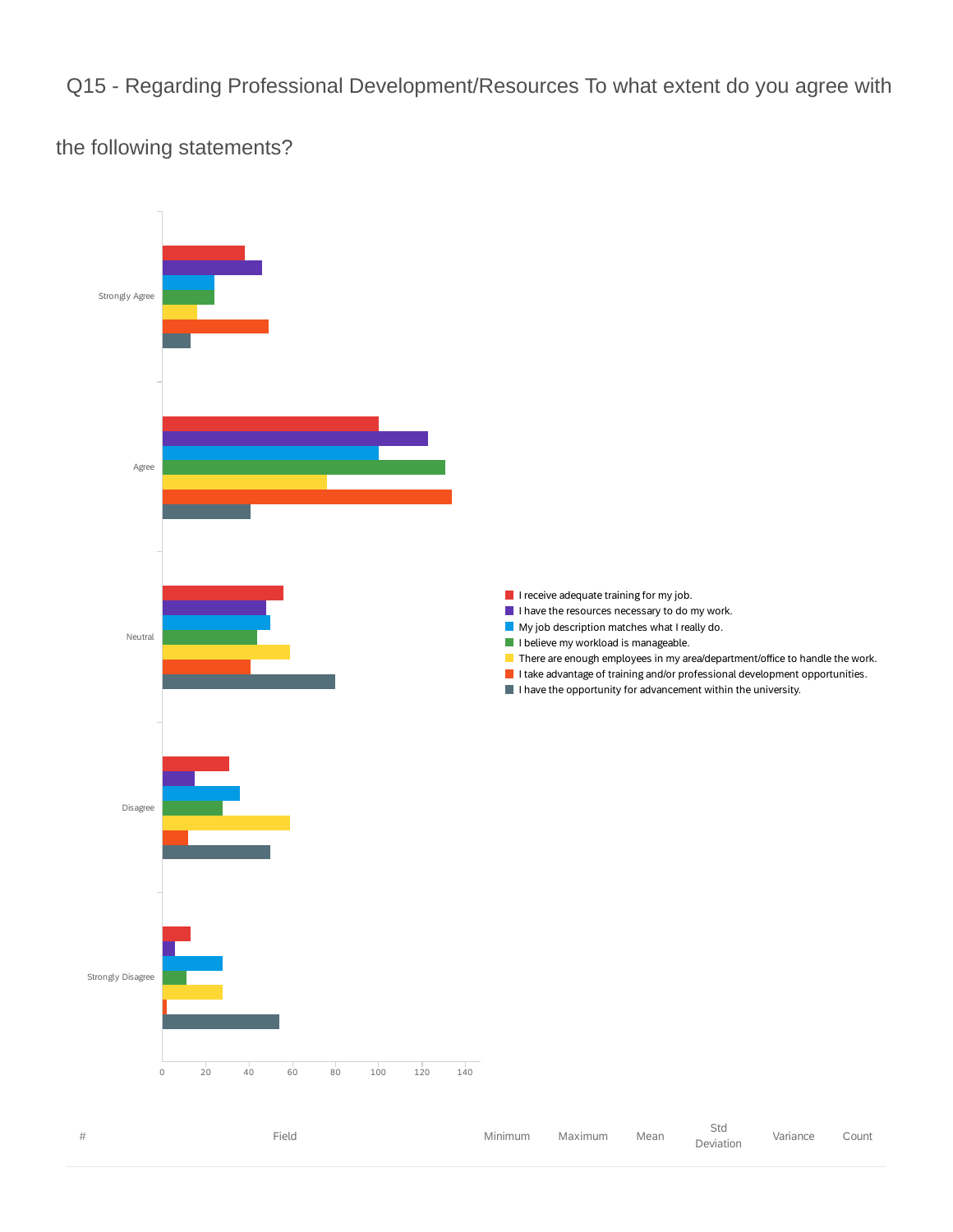| #              | Field                                                                          | Minimum | Maximum | Mean | Std<br>Deviation | Variance | Count |
|----------------|--------------------------------------------------------------------------------|---------|---------|------|------------------|----------|-------|
| 1              | I receive adequate training for my job.                                        | 1.00    | 7.00    | 3.11 | 1.82             | 3.33     | 238   |
| $\overline{2}$ | I have the resources necessary to do my work.                                  | 1.00    | 7.00    | 2.59 | 1.51             | 2.29     | 238   |
| 3              | My job description matches what I really do.                                   | 1.00    | 7.00    | 3.51 | 2.00             | 4.01     | 238   |
| 4              | I believe my workload is manageable.                                           | 1.00    | 7.00    | 2.97 | 1.71             | 2.94     | 238   |
| 5              | There are enough employees in my area/department/office to handle<br>the work. | 1.00    | 7.00    | 4.01 | 1.98             | 3.93     | 238   |
| 6              | I take advantage of training and/or professional development<br>opportunities. | 1.00    | 7.00    | 2.38 | 1.33             | 1.77     | 238   |
| 7              | I have the opportunity for advancement within the university.                  | 1.00    | 7.00    | 4.59 | 1.93             | 3.71     | 238   |

| #              | Field                                                                          | Strongly<br>Agree | Agree         | Neutral      | <b>Disagree</b> | Strongly<br><b>Disagree</b> | Total |
|----------------|--------------------------------------------------------------------------------|-------------------|---------------|--------------|-----------------|-----------------------------|-------|
| 1              | receive adequate training for my job.                                          | 38<br>15.97%      | 100<br>42.02% | 23.53%<br>56 | 31<br>13.03%    | 5.46%<br>13                 | 238   |
| 2              | I have the resources necessary to do my work.                                  | 19.33%<br>46      | 123<br>51.68% | 20.17%<br>48 | $6.30\%$<br>15  | $2.52\%$ 6                  | 238   |
| 3              | My job description matches what I really do.                                   | 24<br>10.08%      | 100<br>42.02% | 21.01%<br>50 | 15.13%<br>36    | 11.76%<br>28                | 238   |
| 4              | believe my workload is manageable.                                             | 24<br>10.08%      | 55.04%<br>131 | 18.49%<br>44 | 11.76%<br>28    | 4.62%<br>11                 | 238   |
| 5              | There are enough employees in my<br>area/department/office to handle the work. | 6.72%<br>16       | 76<br>31.93%  | 24.79%<br>59 | 24.79%<br>59    | 11.76%<br>28                | 238   |
| 6              | take advantage of training and/or professional<br>development opportunities.   | 20.59%<br>49      | 134<br>56.30% | 17.23%<br>41 | 5.04%<br>12     | 0.84%<br>$\overline{2}$     | 238   |
| $\overline{7}$ | I have the opportunity for advancement within<br>the university.               | 13<br>5.46%       | 17.23%<br>41  | 33.61%<br>80 | 21.01%<br>50    | 54<br>22.69%                | 238   |

Showing rows 1 - 7 of 7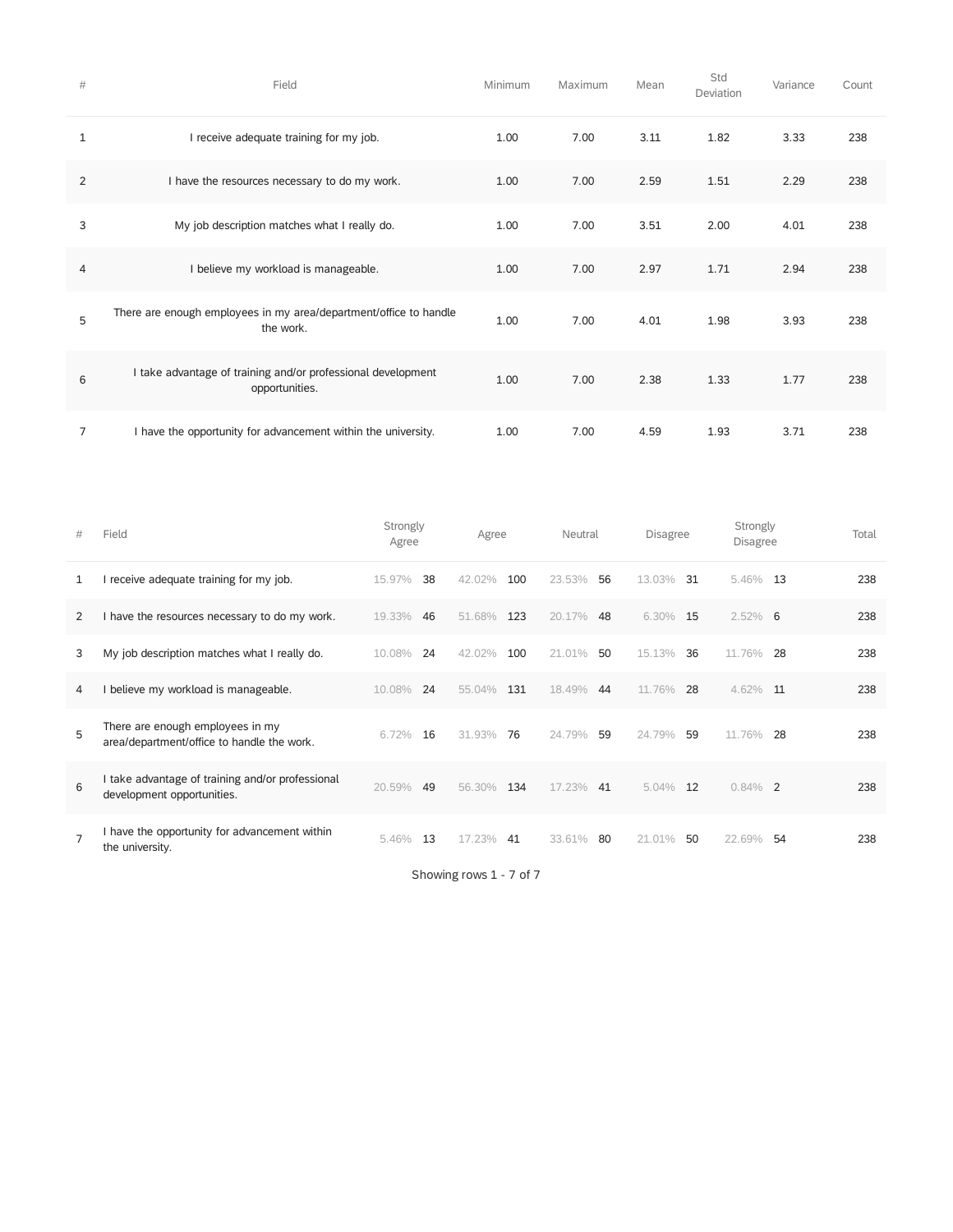### Q16 - Regarding Sense of Community To what extent do you agree with the following

### statements?



| $\#$           | Field                                                                         | Minimum | Maximum | Mean | Std<br>Deviation | Variance | Count |
|----------------|-------------------------------------------------------------------------------|---------|---------|------|------------------|----------|-------|
| 1              | I would recommend UHD as a place of employment.                               | 1.00    | 5.00    | 2.45 | 0.95             | 0.89     | 238   |
| $\overline{2}$ | believe there is a spirit of cooperation among those within my<br>department. | 1.00    | 5.00    | 2.13 | 0.97             | 0.93     | 238   |
| 3              | I believe there is a spirit of cooperation among different<br>departments.    | 1.00    | 5.00    | 2.71 | 1.01             | 1.03     | 238   |
| 4              | I am proud to be a member of the UHD community.                               | 1.00    | 5.00    | 2.08 | 0.87             | 0.75     | 238   |
| 5              | I believe UHD values employee retention.                                      | 1.00    | 5.00    | 3.18 | 1.23             | 1.50     | 238   |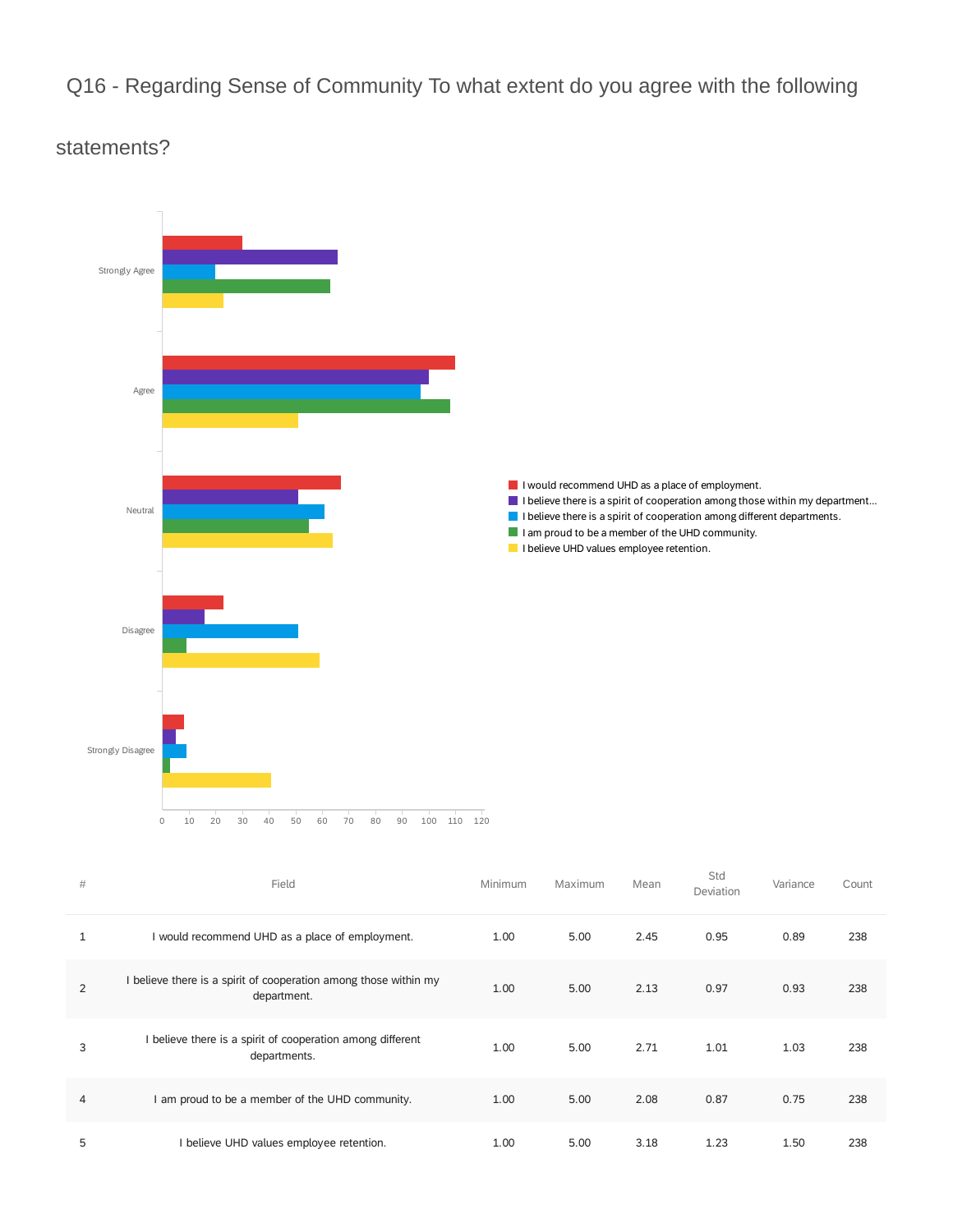| #            | Field                                                                         | Strongly<br>Agree | Agree                   | Neutral      | <b>Disagree</b> | Strongly<br><b>Disagree</b>      | Total |
|--------------|-------------------------------------------------------------------------------|-------------------|-------------------------|--------------|-----------------|----------------------------------|-------|
| $\mathbf{1}$ | would recommend UHD as a place of<br>employment.                              | 12.61%<br>30      | 46.22%<br>110           | 28.15%<br>67 | 9.66%<br>23     | $3.36\%$ 8                       | 238   |
| 2            | believe there is a spirit of cooperation among<br>those within my department. | 66<br>27.73%      | 100<br>42.02%           | 21.43%<br>51 | 6.72%<br>16     | $2.10\%$ 5                       | 238   |
| 3            | believe there is a spirit of cooperation among<br>different departments.      | 20<br>8.40%       | 40.76%<br>97            | 25.63%<br>61 | 21.43%<br>51    | $3.78\%$ 9                       | 238   |
| 4            | am proud to be a member of the UHD<br>community.                              | 63<br>26.47%      | 108<br>45.38%           | 23.11%<br>55 | 3.78%<br>9      | 1.26%<br>$\overline{\mathbf{3}}$ | 238   |
| 5            | believe UHD values employee retention.                                        | 23<br>9.66%       | 21.43%<br>51            | 26.89%<br>64 | 24.79%<br>59    | 17.23%<br>41                     | 238   |
|              |                                                                               |                   | Showing rows 1 - 5 of 5 |              |                 |                                  |       |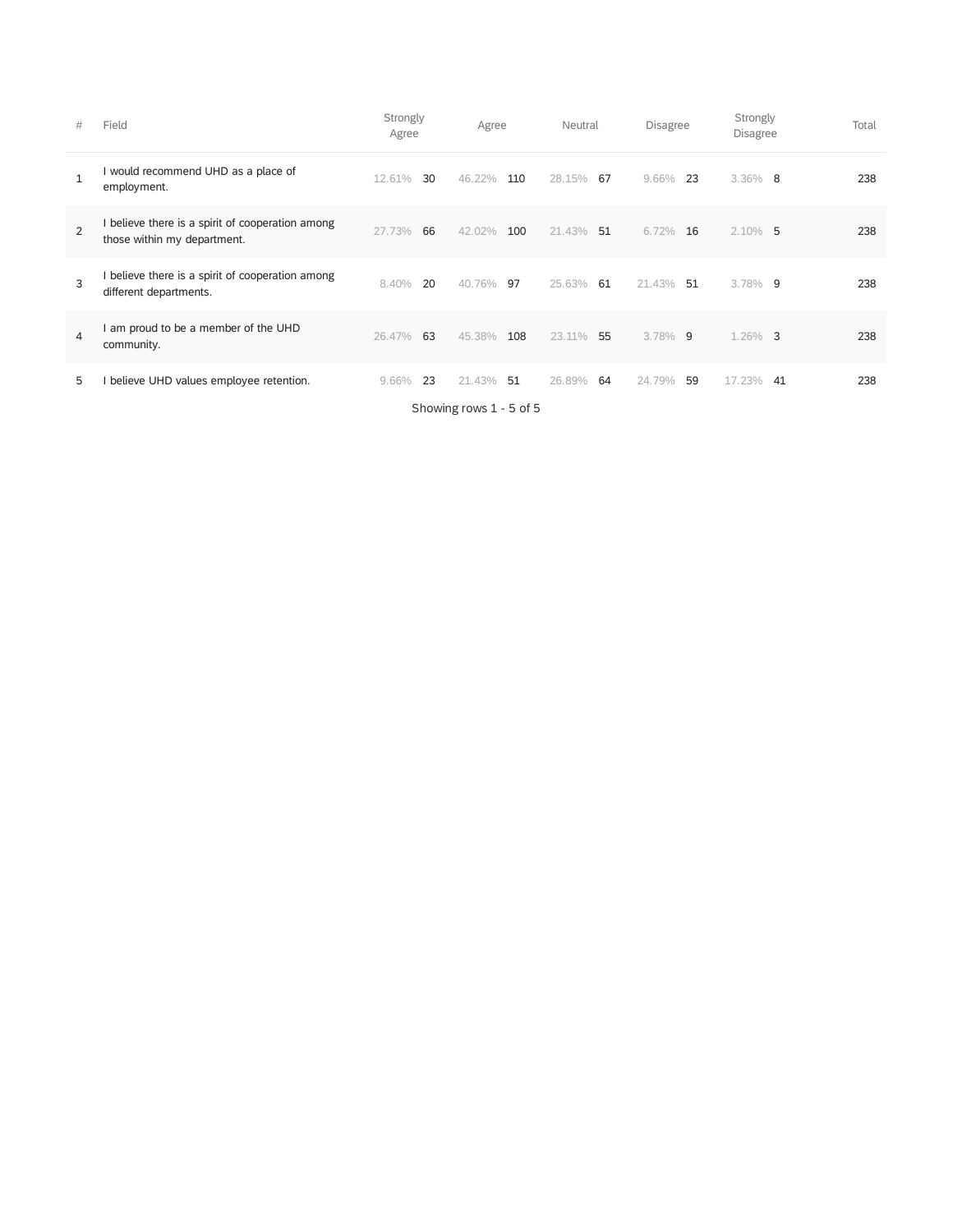Q17 - Regarding University-wide Communication To what extent do you agree with the

### following statements?



| # | Field                                                                                   | Minimum | Maximum | Mean | Std<br>Deviation | Variance | Count |
|---|-----------------------------------------------------------------------------------------|---------|---------|------|------------------|----------|-------|
|   | am well informed about changes in policies and procedures that<br>affect my employment. | 1.00    | 7.00    | 2.33 | 1.24             | 1.53     | 238   |
| 2 | am able to check UHD's website while at work.                                           | 1.00    | 6.00    | 1.64 | 0.62             | 0.39     | 238   |
| 3 | can send and receive email while at work.                                               | 1.00    | 7.00    | 1.66 | 0.73             | 0.53     | 238   |
| 4 | I know how to find information about events happening at UHD.                           | 1.00    | 7.00    | 1.95 | 0.98             | 0.95     | 238   |
| 5 | I visit the UHD website on a regular basis to find information.                         | 1.00    | 7.00    | 1.93 | 1.09             | 1.18     | 238   |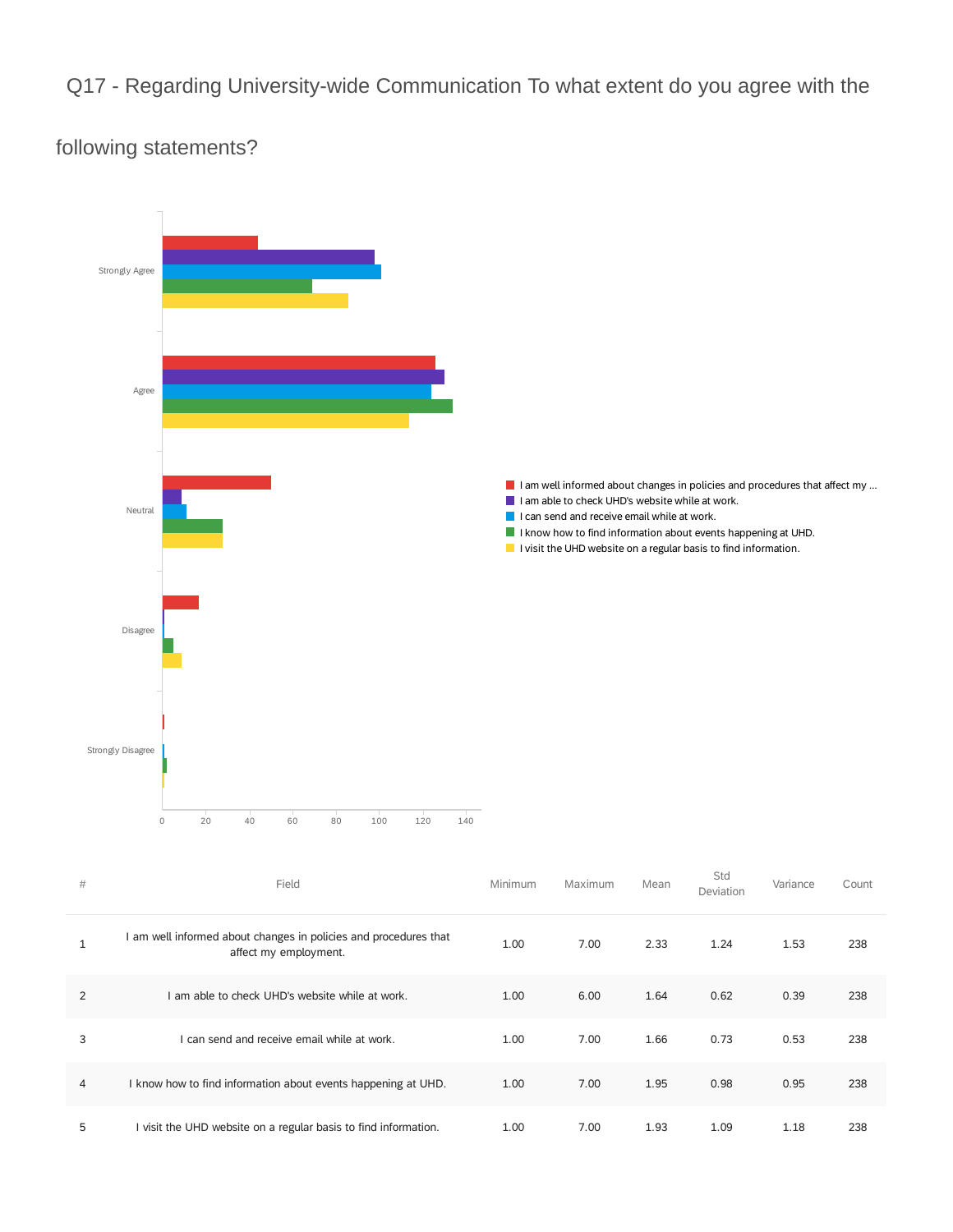| #             | Field                                                                                   | Strongly<br>Agree | Agree         | Neutral      | Disagree     | Strongly<br>Disagree    | Total |
|---------------|-----------------------------------------------------------------------------------------|-------------------|---------------|--------------|--------------|-------------------------|-------|
| 1             | am well informed about changes in policies and<br>procedures that affect my employment. | 18.49%<br>44      | 52.94%<br>126 | 21.01%<br>50 | 7.14%<br>17  | $0.42\%$ 1              | 238   |
| $\mathcal{P}$ | am able to check UHD's website while at work.                                           | 41.18%<br>98      | 54.62%<br>130 | $3.78\%$ 9   | $0.42\%$ 1   | $0.00\%$ 0              | 238   |
| 3             | can send and receive email while at work.                                               | 101<br>42.44%     | 124<br>52.10% | 4.62%<br>11  | $0.42\%$ 1   | $0.42\%$ 1              | 238   |
| 4             | I know how to find information about events<br>happening at UHD.                        | 69<br>28.99%      | 134<br>56.30% | 11.76%<br>28 | $2.10\%$ 5   | 0.84%<br>$\overline{2}$ | 238   |
| 5             | I visit the UHD website on a regular basis to find<br>information.                      | 86<br>36.13%      | 114<br>47.90% | 28<br>11.76% | 3.78%<br>- 9 | $0.42\%$<br>-1          | 238   |

Showing rows 1 - 5 of 5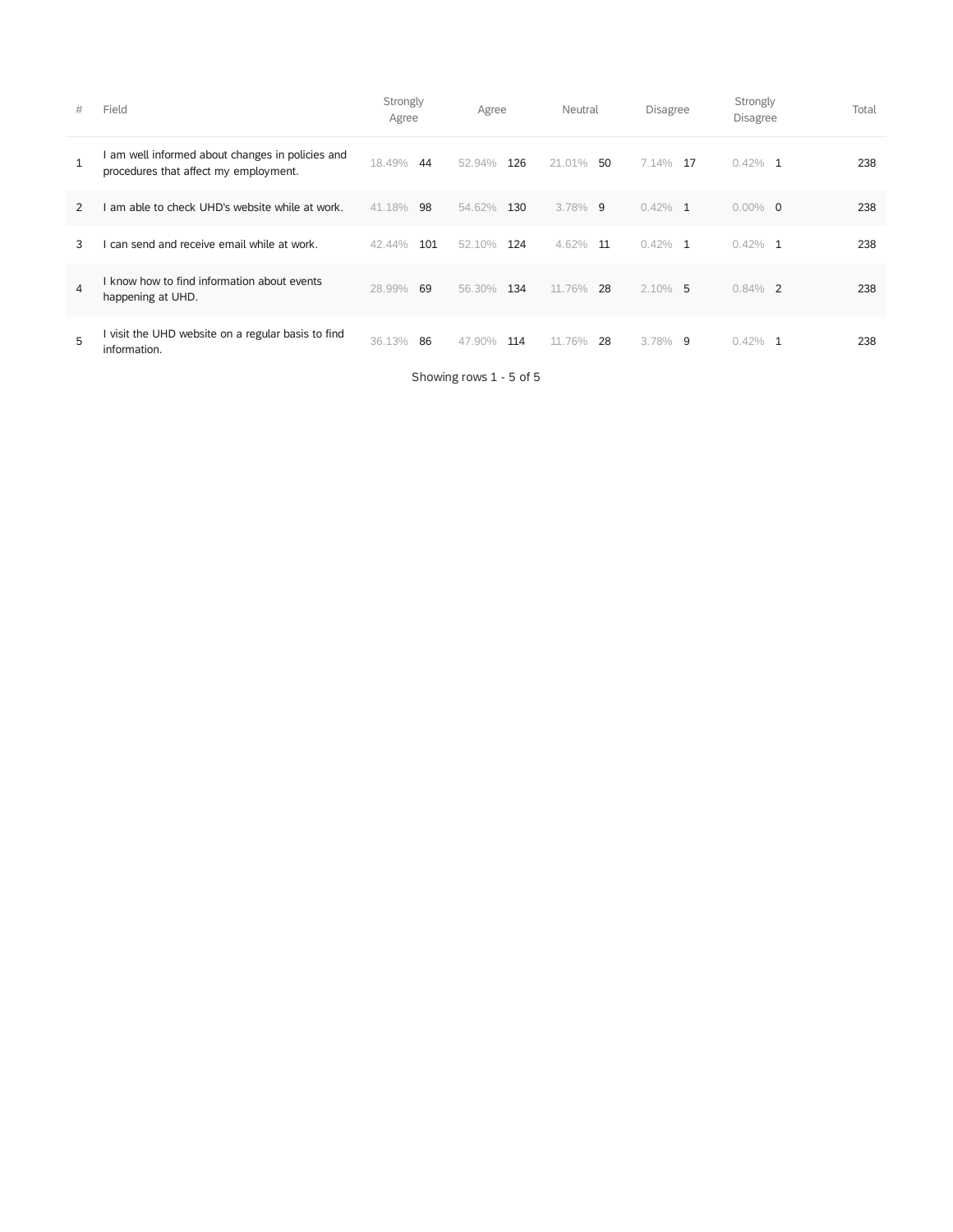### QID27 - Finally, you are welcome to share any additional thoughts you may have here.

Finally, you are welcome to share any additional thoughts you may have here...

#### I enjoyed working at UHD

I believe it is time to listen to faculty and staff on a consistent basis. They are the face of the university. If they have concerns and legitimate issues, it should be addressed in a timely manner.

With the Fall Semester fast approaching I have concerns due to COVID-19. I understand that we have to adhere to State guidelines but I am fearful for my health and safety. The university has done a fine job implementing measures to try and ensure health and public safety however some measures are no longer in place such as social distancing. I do hope for a successful and safe semester. Thank you.

I think the parking situation needs to be improved for faculty and staff, and it would be nice to add one more food vendor in the food hall.

UHD administration does not care about its staff. They don't care about our safety; they don't care about our mental health, they don't care if we are over worked, they don't care about anything except the bottom line. Our office is extremely understaffed and do you think we are getting compensated for the extra work being done? UH main is still working remote 3 days a week, why at UHD are we back full time? UHD obviously doesn't care about how we feel about it. UH main employees just get large stipends, where is our stipends? Our numbers only grew during the pandemic which meant more work was getting done. Do you think we were acknowledged for everything we did? No, we were only sent emails about coming back to work. The majority of my office has little kids at home that we are trying to keep safe and do you think UHD administration cares about them? Not a chance. Again, we were told to suck it up and show up regardless. I am so burned out by UHD's lack of flexibility that it is impacting my mental health. UHD needs to do better NOW.

As a person with a pre-existing condition who also had long term COVID earlier this year, I am a bit uncomfortable being back in the office full-time. My outings beyond work are limited too, not out of fear, but awareness of my health. I really wish UHD would help accommodate those (like me) who can prove these matters by affording us the opportunity to split our work in two halves; half in person and half telecommuting from home.

There should be more than one person who approved your vacation or doctor appts. because if it is an inconvenient time for my boss, I can not take my vacay or drs appts.

#### n/a

UHD is not valuing their employees. The recent 'compensation study' presentation makes this evident.

Communication is very focused on the top down, more needs to be done to engage staff at all levels. Benefits are not adequate and do not reflect an office in the 21st century. The pay is very below market value and UHD is at risk of losing good employees and not gaining good new hires because of the poor benefits and compensation. More needs to be done to provide leadership training and support to the employees that are dedicated to the institution and its mission.

It's frustrating to know we can work from home, but yet are forced to come into work.

Morale sucks, and i don't believe UHD is concerned about retention.

#### N/A

Please stop focusing on events that are only for staff. We are part of the university and would be more useful to the university if we collaborated with faculty. We continue to be isolated. Getting chili is not as satisfying as feeling useful to the students and the faculty.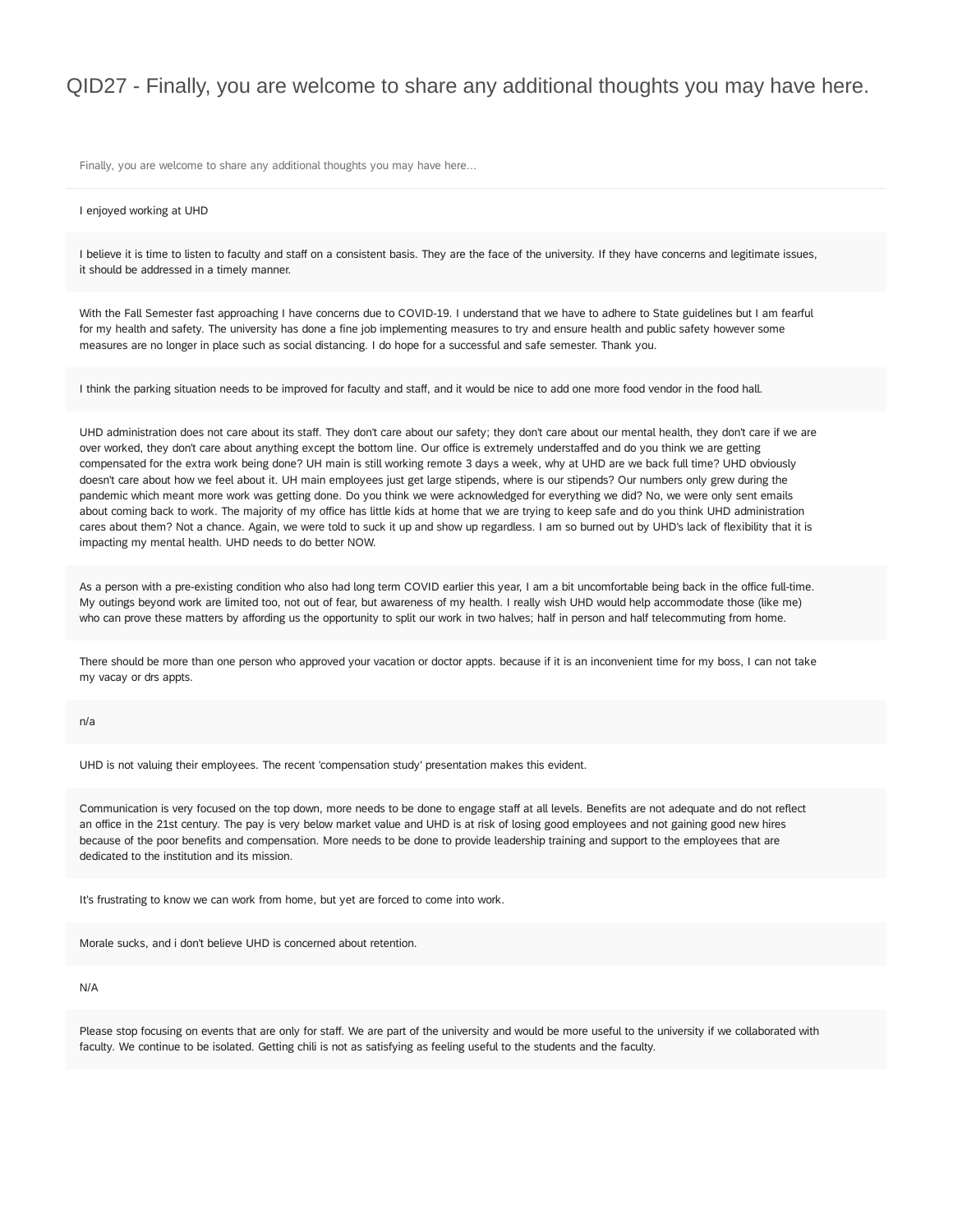Finally, you are welcome to share any additional thoughts you may have here...

UHD is stuck in time. There is no progress in trying to modernize the culture of the university. There is no desire from Administration to bring the university over to the 21st century. There is no desire to change antiquated thinking and systems to try to retain top young talent. There are excellent employees that have left or will be leaving soon because it seems UHD has learned nothing. Instead of providing flexibility and options for work/life balance, UHD is removing all flexibility and balance from staff. UHD's administration is contributing to an already negative and poor culture at the university. Unhappy staff will eventually equal unhappy students. Additionally, the difference in treatment between staff and faculty is mindblowing. Why does Faculty have privileges that staff does not? For example, I am still trying to understand why faculty have reserved spaces and are still allowed to park in staff spaces, while staff all have to fight for whatever spaces are left. There is no real staff appreciation.

Space issues need to be managed. Rooms are and have been sitting empty.

N/A

Thank you, Staff Council, for being involved and listening to staff.

why are minutes not posted? or links to videos? faculty senate consistently posts yet staff council does not. how can you ask if I access the website for information yet THIS department refuses to post anything? How can I, as a staff member, feel confident, that you have my best interest in mind when you do not post communications? This completely boggles my mind.

UHD at one point in time was a fun and exciting place to work. However recently, since 2019 things have changed. There is no respect for employee loyalty that has been here for over 20+ years. Additionally work load continues to increase each day. We are overwhelmed with work, there is no appreciation. In IT, others continue to move up the ladder with promotions, changes of titles, pay increases, but the face of the university, IT Service desk are mistreated and not respected for our duties and responsibilities.

In the future please include question about, vacation, sick time and holidays. Do you think UHD has adequate number of Holidays compared to other Colleges or Universities in the area ?

none

One of the worse things here at UHD is how people work with one another within their own departments. As the saying goes, "It's not what you know but instead who you know", when it comes to giving out merit money/raises or even title changes when you know that you are doing the work of another position title and can't get.

UHD should value their staff much more and hear what their employees have to say Staff should be allowed to voice their concerns. Even if the concerns may not seem valid at the moment UHD should listen to these concerns and figure out how it will benefit UHD in the long run. The pay is INCOMPARABLE to other universities and companies in the State of Texas. The US government is in the works to boost minimum wage to \$15 and many employees with a Bachelor's degree are earning a \$1 above that. In a University education SHOULD be of HIGH value, but I am not seeing that here in UHD. Lastly, having staff/faculty return full time is unnecessary especially when there are departments proving that they can work from home and continue to keep this school running. The amount of expenses that UHD has possibly saved in the past year are large. In a business entity cutting expenses are critical and in my opinion allowing staff members to continue some sort of flexible schedule will cut those expenses. We just need to be valued a lot more for what is being done here.

I have high hopes for our new senior administration. Hopefully, they will move the needle on eliminating our toxic white male environment that is anti-Black woman. If not, I will be the 32nd Black woman to leave UHD in only four years. The retention of Black female administrators, staff, and faculty is absolutely disgraceful at UHD.

N/A

Our hiring process is a mess and needs to be addressed. It should not take months to hire for a Director or below position. In the private sector, HR would be fired and new people brought in immediately We need to resume the telecommute work that was more than sufficient and saw a productivity rise in the last year. The Covid-19 policies are a joke and a lie. The only reason we are back on campus is the Governor threatened to cut our funding

Thank you for your time and efforts.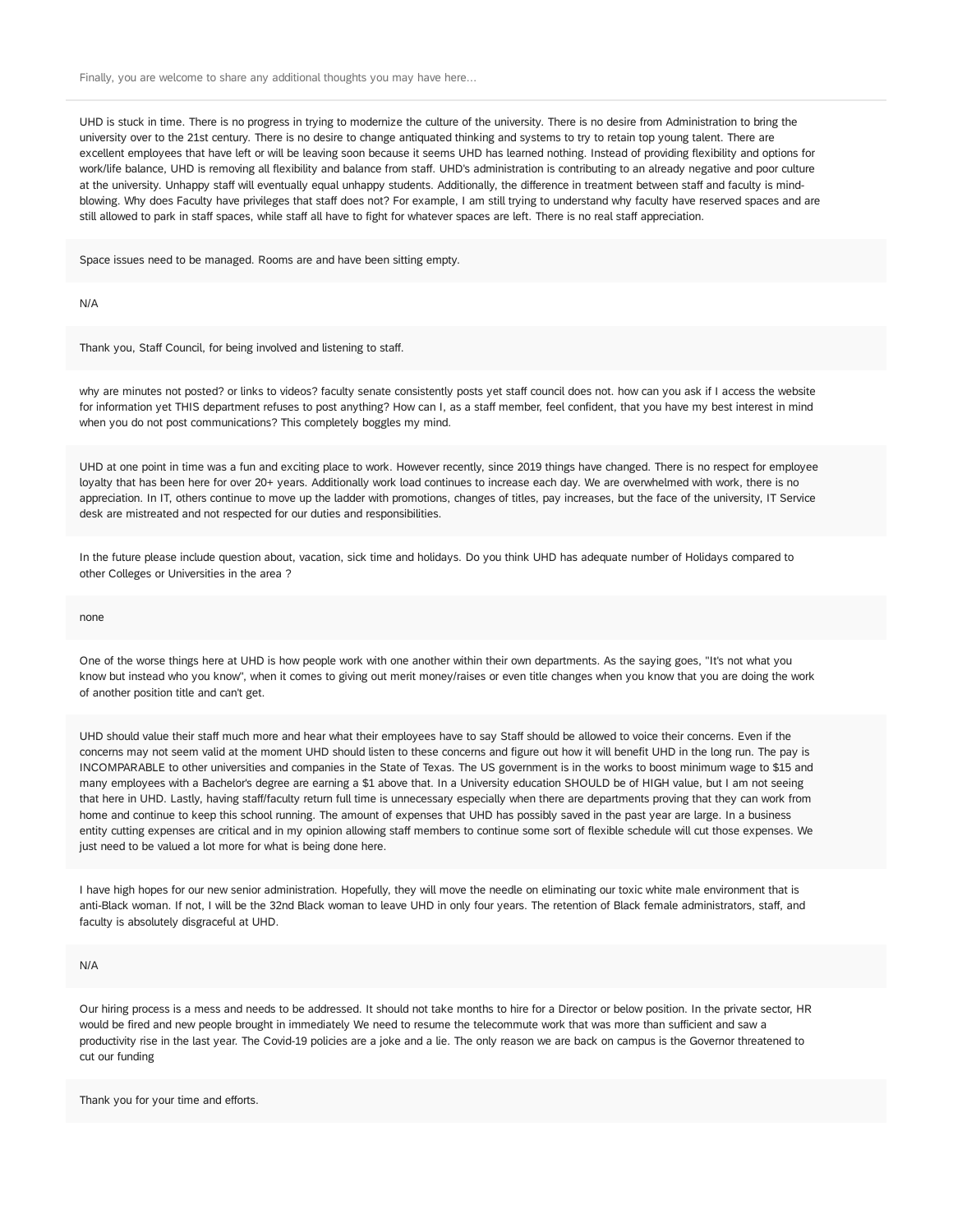Finally, you are welcome to share any additional thoughts you may have here...

Morale Issues: I think the moral and overall temperature of the staff has cooled significantly since the president fired David Bradley. It may not mean much to the newer staff, however, for veterans, those that have a lot to say and even more to offer, why would we want to stick my neck out only to get it chopped off? Really sad. WFH: I do not and have never had a problem coming into work. But since the pandemic, I think many staff members proved they can do the work from home without being 'watched'. Why not allow for a part time WFH policy? I know it may not work for every department and it may not seem fair to other departments who have to be here daily (FM, parking, student services, etc) but I think with some creative planning, it can be accommodated. But if we are not going to have such a policy , asking us to wfh on a weather related emergency without a real policy in place suggests UHD doesn't really care about their employees, just what is convenient for UHD administration. Also, how fair is it that you asked us to wfh but still pay people who did not or could not wfh. That was not fair. And without that policy, I doubt UHD will ever get as much people to work on another weather related emergency. Staff Council: I was disappointed there were no communication from our current or future staff council president regarding how or why David Bradley was fired. Maybe it could not be discussed but SOMETHING should've been communicated. This presented an opportunity for staff council to either help with the message and transition or to flat out get outraged. Understandably we live in a 'work at will' state but not one communication came from the council. Nothing. All I ever heard were rumors, exactly the things that Staff Council should've prevented by COMMUNICATING! It also sent a message that staff must agree or get fired. Very troubling. Fair compensation: For the past several years we were promised a raise -- a proper raise to our salary and not a 'one time merit pay'. That doesn't help our base pay. We were promised if enrollment increased and they have; then they held back because of the pandemic but while at the same time focusing and worrying about the enrollment numbers; to my knowledge, enrollment has trended in the positive direction for the past several semesters or may have been flat but it wasn't down and predictions for the fall term is also positive. Also, the pandemic is basically over. That excuse is done. We have now completed the new 'market study' but from recent emails from ESO they want to have meetings which tells me we probably won't get a raise? I mean, why meet if we are going to get a raise? What the staff don't see as fair is how the faculty can continue to provide raises for that group but not the support services? How does UHD 'find money' for these other purchases but cannot take care of their staff? Small wonder the university has a high turnover rate. Why isn't this talked about in a public forum instead of meetings of why we all aren't getting a raise? I think our administration is not tuned into our staff.... probably goes back to the firing of David Bradley

When we were told to come back last month, the cafeteria was closed. That was a disappointment. I did use the boost app once, didnt have a good experience, app told me food was ready when it wasnt. Had to wait. Today, i noticed the ice machine and water fountains are not turned on in the Shea building. We are all here as told M-F so building and access to water and ice should be too.

Thank you for your service.

Parking really is an issue for staff. I arrvie at 6:45am just so i can get a spot in garage out of rain and not walk up that hill. Bye 730 it is full. mind you, my job starts at 8pm.

Would like staff council to address ESO about job titles that still do not have career ladders and have never had career ladders. Specifically why ESO has not stated that some job titles just do not have advancement.

this pandemic has been a thing for history books. I just wish that people who have traveled were honest about quarantining when coming back from countries outside the USA and not being vaccinated.

Pay and annual raises are inadequate. I'm effectively making less than I was 5 years ago because cost of living raises don't happen. Need to look into alternative working hours and/or remote working. I don't need to be on campus for 40 hours a week and waste my time with commuting.

#### NA

(1) It's not easy to transfer to other departments; too much favoritism (friends) & nepotism (relatives) at the university and not looking at a person's qualifications and experiences. (2) Create a policy to balance telecommuting and in-person on campus work that best meets the needs of the UHD and staff while ensuring that the fundamental in person character of UHD is maintained. (3) I have worked at other universities, and i can see that parking will never be adequate at UHD because of limited land available to purchase at a reasonable price in downtown. The cost for a permit is very reasonable & everybody can't park in the garage. That's life. It's that way at every university. Most days I drive, some days I park in the garage, some days I park in the parking lot and sometimes I ride Metro, my choice. The purchase of land in downtown Houston and building another parking garage will cause the annual parking rate to double maybe triple. I like the price of permit where it is right now.

#### None

Idea: As a merit for staff, each year that a staff member is employed at UHD, that staff member receives more funds for college.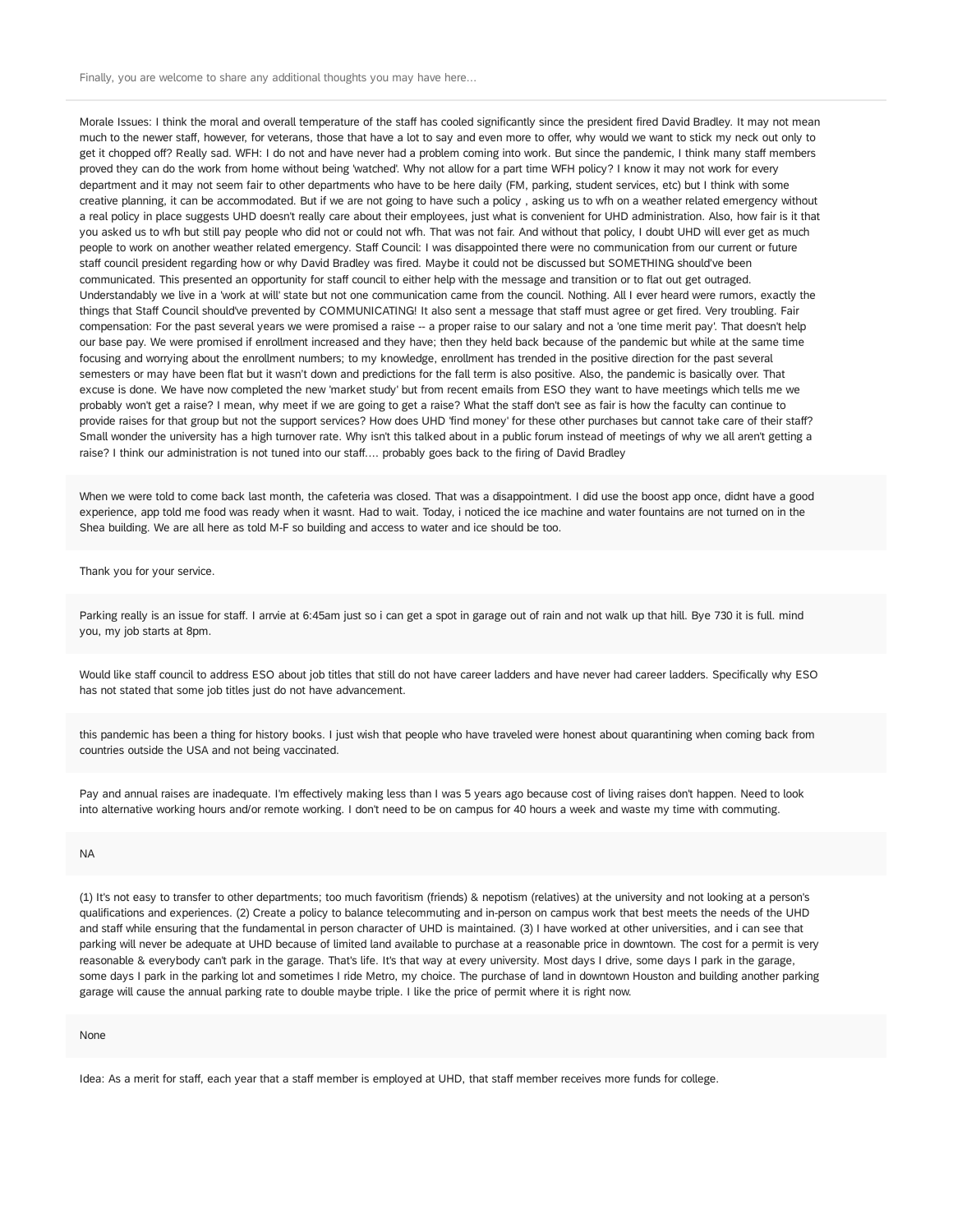Finally, you are welcome to share any additional thoughts you may have here...

ESO should be evaluated and possibly a separate third party entity. The relationships that members of ESO have personally and their deep involvement in staff council and other matters is alarming. I am among several university employees who have no faith in the capability of ESO to remain unbias and work towards solutions. I have asked for help in the past with no response even after following up. There have been other times that I have asked for help only to be met with accusations about my behavior instead of, again, education or training. If staff members do not trust ESO, what resources are available to us?

Staff Council needs to operate in a completely separate stance from ESO. ESOs continued influence presents as a direct conflict to Staff interests.

Staff Council should not be influenced by ESO.

We need to move towards permanent working from home hours or a different schedule like 9/80

With so many changes in leadership, it is impossible to feel confident about the direction in which this university is heading. UHD is not concerned about my health or well being and providing me with a bbq sandwich to placate the fact that UHD employees have to return to work earlier than the other UH universities does not count as concern for my health. The Provost nor the President could not logically explain why. Further, it is beyond insult for ESO to send an email to supervisors regarding on campus attendance, when an employee has opted to use their hard earned vacation days. To clarify, supervisors were asked to have their employees switch days if their vacation day fell on a day they are scheduled to work on campus. This is in contrary to what the ESO VP said in one of the town hall meetings - "If an employee wants to stay at home, they can use their sick or vacation time".

would like to see staff council address ESO and why some job descriptions still do not have a career ladder.

Although, I appreciate the efforts of our Staff Council, I am not willing to share my concerns during meetings as administrators are also included in DT\_Staff. It does not seem logical to have ESO so involved in staff council meetings. We should have a safe place to interact.

I would like to see outside speakers pertaining to training up and coming UHD staff leaders. These would be employees who are in positions of lead, supervisors, and new managers.

Employee culture is poor. Decisions by administrators are not helping matters. Administrators need to stop being "old school" and wake up to how their outdated leadership is making things worse instead of better.

I am very troubled by the latest rash staff firings. There are policies and procedures in place that should be followed. From the outside looking in, it doesn't appear as if that is the case. David Bradley was a champion of staff for decades. To send him packing on a Friday afternoon was awful and not the way we treat someone that has dedicated his career to UHD. He should have been given the opportunity to exit with grace if he was no longer wanted at UHD. We just should not treat people this way. Period. I am also troubled that the Staff Council president-elect (soon to be president) is not reflecting the voice of staff and is instead pushing her own personal agenda. This is not what staff council should be used for. Before she speaks on behalf of staff over these concerning firings of staff, she should speak to staff. If this continues then staff should remove her from this position. And lastly, UHD staff council should be meeting with other UH system staff councils so that they can see what the other universities are doing to provide for staff, and then they should all work together so that all system staff get the same benefits. Collective bargaining is available if you seek it out! Use it.

I think our University Administration has done an excellent job is how they have handled the COVID situation. They have looked out for the best interest of all employees!

I don't think anything is the same since Blanchard fired David Bradley, effectively shutting down any conversations or descent. So much for his "listening tour'. Very disappointing and upsetting to the staff. I don't think there is anything the new president can do to recover that credibility, And many staff I've spoken with are afraid for their jobs.

please please please: post minutes. This is silly that it has been years since the staff council site had minutes added. Even faculty senate posts theirs but the staff council does not. NO organization should be allowed to meet as long as staff council has without the oversight showing that the minutes are not being posted; how are staff to know? Further - no Staff Council president should allow this to continue.

I love working at UHD Police Department. My only wish is that we had more space or possibly our own building because we're out growing the space. Oh,and there's horrible phone reception down here.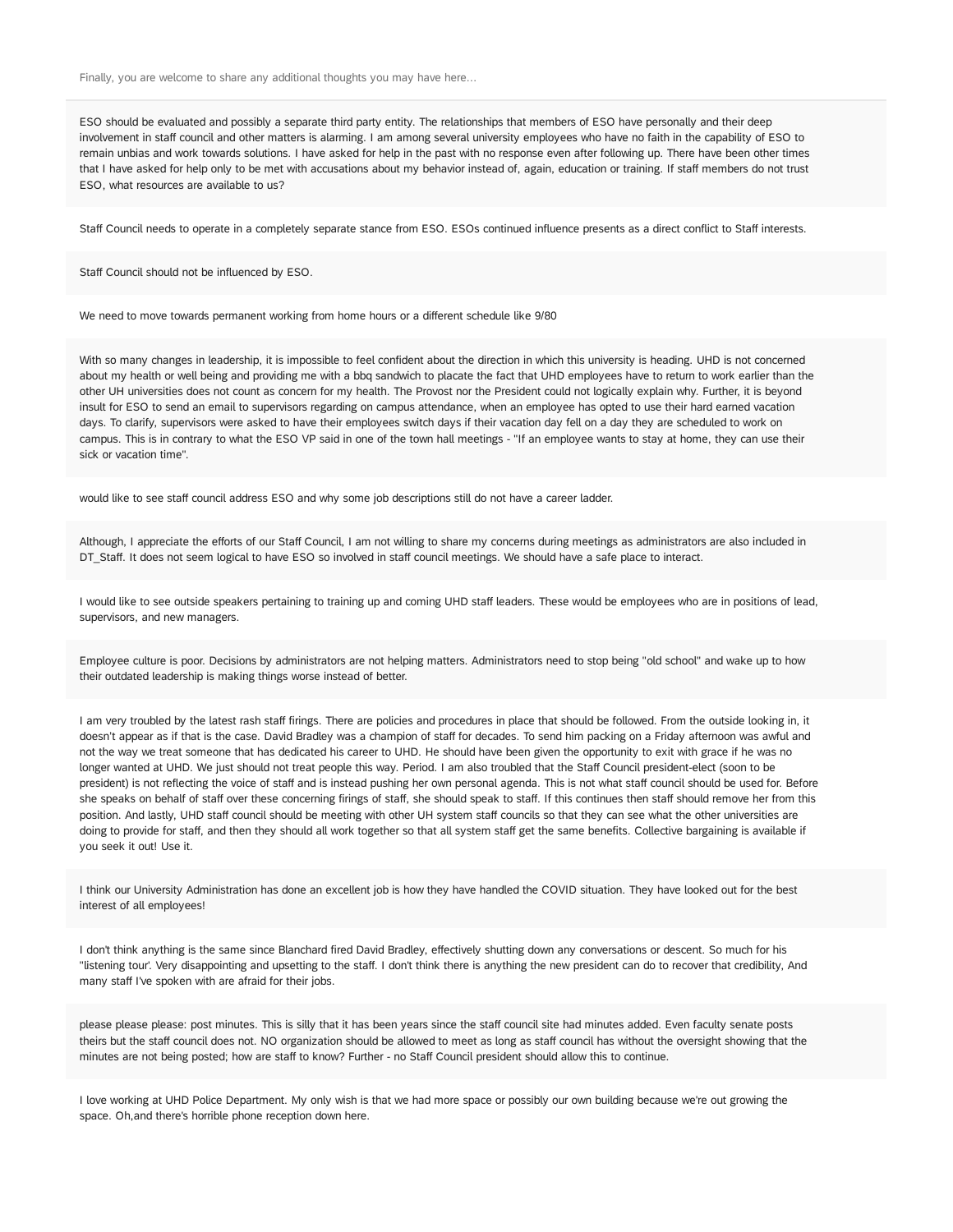It was disappointing how disconnected Staff Council was from staff during the pandemic while so many were working from home. There could have been a virtual professional development series, a drive-through chili cook-off like Student Activities did for the Bayou Bash, virtual celebrations, etc. Meetings were disorganized and messy with a low level of care displayed in any presentations or communications. The awards ceremonies were awful. There should have been Impact Awards. Staff was evaluated when working from home, so one would think they could have been recognized for achievement. Altogether, it was a very sad year for Staff Council.

Our division has endured some big changes recently. I am a positive and hopeful person, but am objective as well. As usual, the people in our department will persevere and do what is best for the UHD community. That is all we can control. Losing our CFO and AVP is an adjustment. We are hopeful that their replacements are as ethical, talented, and compassionate as the people that currently work in the division.

I never know who my staff council representative is or how to contact them. Does staff council have a webpage? If so, it should be included with every email. And please email staff council meeting notes to all staff.

NA

I feel UHD has completely dropped the ball on COVID and our safety. Instead of focusing on our health and safety or what has worked in the year of remote work, they had a knee-jerk reaction to state officials. Other state institutions of higher learning allow for remote work, but they have no desire to even look into it. While we are still supposed to be ramping up, we have been exposed to COVID.

Employee Relations is lacking. There are no clear procedures in place, no set time frames that allow for a timely resolution. I would also like to see improvements in the supervisor evaluation. Since its inception, I have participated but not once have I received any feedback. They seems to disappear in a black hole, unlike staff evaluations that are considered extremely important regardless of their accuracy.

I think Staff Council should look into employee retention. I think that having some real data on the number of people who leave and the reasons why they do so would be eye opening for upper administration. Most of the people (esp director, asc., asst) who leave UHD end up in better paying positions at higher ranks at other universities and colleges in the region.

Please find a way to have work from home schedules evaluated/approved as an alternative work schedule. As shown over the past year and a half plus, we have been able to successfully complete and manage our workloads while working primarily from home.

I am sitting on an 18-year old office chair all day, and am having pain. I am not sure that UHD is supportive of ergonomic issues. We need an ergonomic workstation evaluator to visit the Davies College of Business and do an assessment on everyone.

Parking is a huge concern. I can't believe permits are continually sold regardless of how many spaces there are. I've never worked at an institution that did this.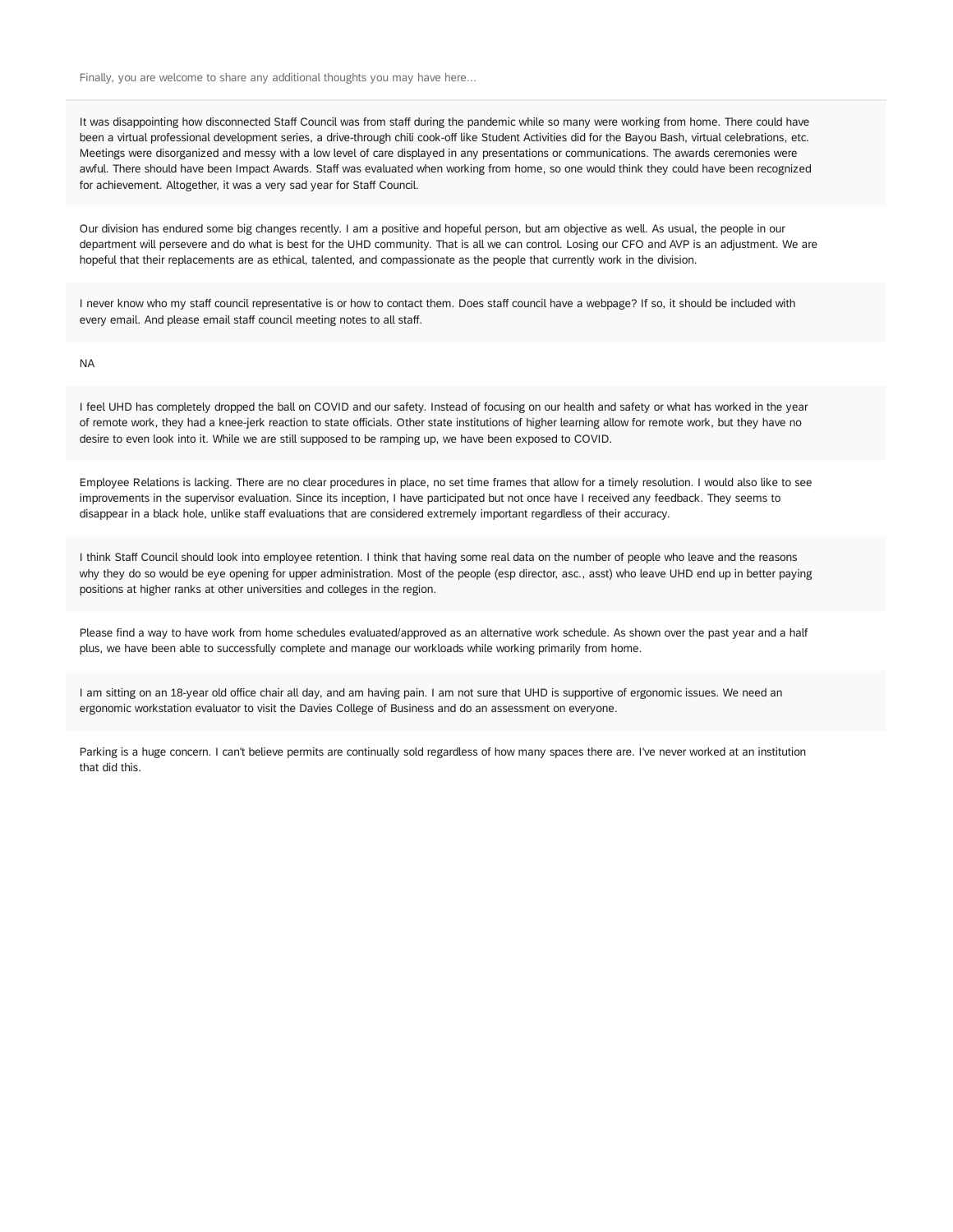### Q18 - Do you care to elaborate on any question(s) asked in this survey?

Do you care to elaborate on any question(s) asked in this survey?

| No                                                                                                                                                                                                                                                                              |
|---------------------------------------------------------------------------------------------------------------------------------------------------------------------------------------------------------------------------------------------------------------------------------|
| I feel Faculty and Staff do not have a say. The culture at UHD has digressed each year. There is no loyalty to employees. Leadership needs to<br>evaluate all departments and their heads because they are getting away with a lot of wrongdoings and it needs to be exploited. |
| N/A                                                                                                                                                                                                                                                                             |
| No.                                                                                                                                                                                                                                                                             |
| <b>No</b>                                                                                                                                                                                                                                                                       |
| N/A                                                                                                                                                                                                                                                                             |
|                                                                                                                                                                                                                                                                                 |

UHD does not offer flexibility and does not promote work/life balance. The salary structure is low compared to other universities.

N/A

I'd like to see more transparency from UHD and college administration and managers/directors, plus a demonstrated value of staff and Staff Council. It's ok, yet can be vastly improved.

see above; most disappointed in the lack of transparency.

Yes

none

I think I may answered above for a question(s) that could have been elaborated on.

Will be be getting more parking spots or garage expansion? - Will there be a limit to how many garage parking passes are sold? (Minimize crowding and rush to find a spot.) Will UHD be reviewing their schedule flexibility? Why is UHD brushing COVID under the rug as cases slowly rise again? (Hospitals aren't even doing that yet...) Will the state raises be announced soon? What are the proper procedures when it comes to applying for a job internally?

No

Using Outlook has become a challenge over the past few months. This affects my work. I am not the only one that's noticed it is having issues. It lags badly compared to a year ago. Please fix this. It causes unnecessary frustration and delays.

N/A

It seems there is miscommunication between departments due to overload in some departments. More support staff in certain departments is needed. As well as more training in project management.

Doesnt matter if we put down on annual evaluation, ESO cant move forward with pay increase or updated job title unless our supervisor is in favor of it. We are at a standstill. Been trying to get changes made for over 2 years.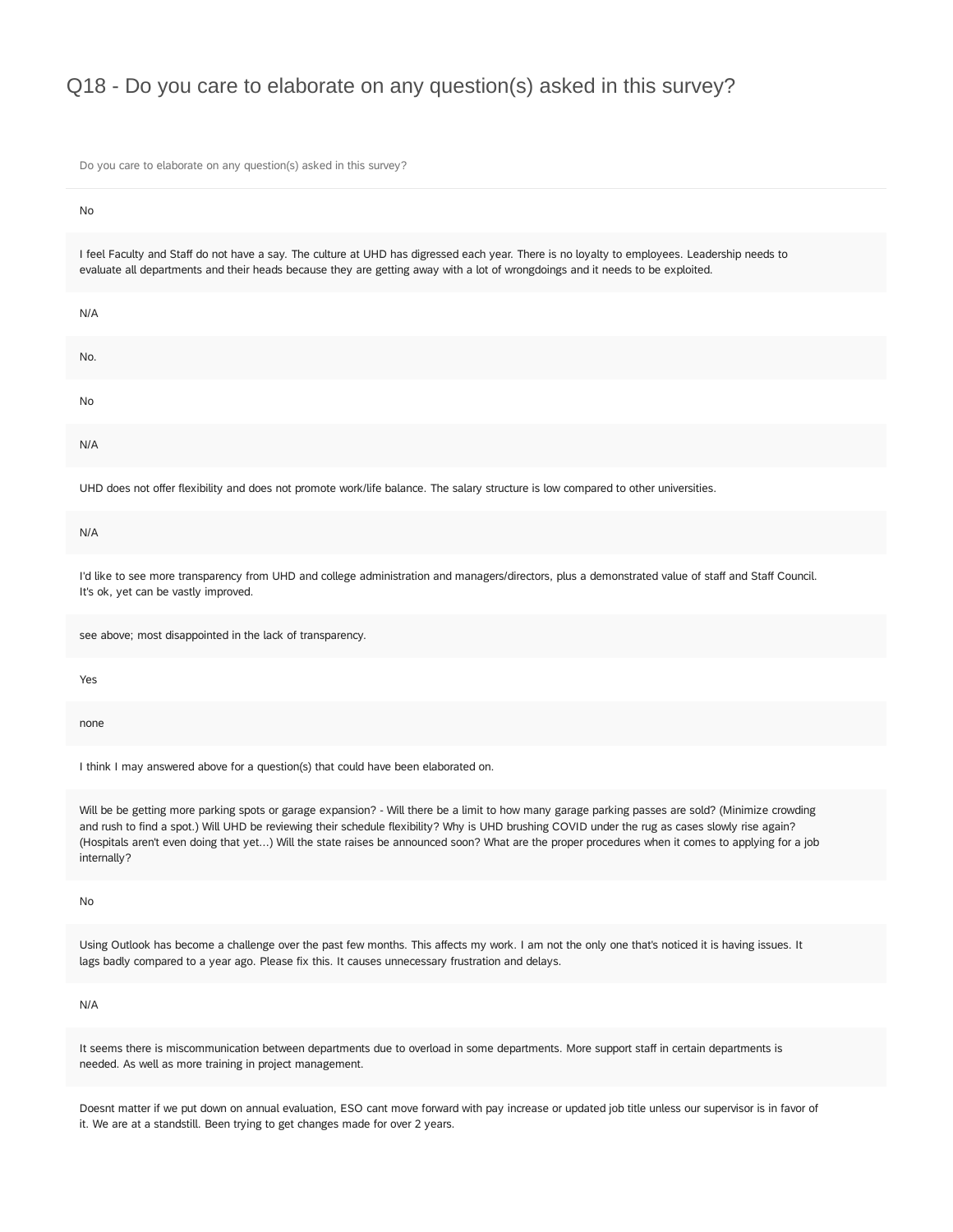Do you care to elaborate on any question(s) asked in this survey?

Not at this time.

no

Is there an ongoing method for UHD staff to submit anonymous questions and concerns at any time?

Staff are not paid fairly for their contributions, there are not clear career paths available at UHD, the benefits are average at best. UHD needs to do more to advocate for and support its staff so that it can retain its effective and efficient employees and attract new talent.

NA

None

Parking at the university is awful. The new garage has fewer spots than the one that was torn down. Additionally, ALL staff has one floor to park on. A floor that is also open to faculty and those with reserved spots. There a many with mild disabilities and temporary injuries that would benefit from being able to park near the building. There are safety concerns with parking further away or at different buildings. Some staff are arriving 30min-1hr early for spots.

In light of recent events, staff retention concerns seem to be lacking.

Pay and annual raises are pretty poor. I effectively make less than I did 5 years ago because cost of living raises do not happen.

Stop asking about parking if there is no solution. You already know the answer. Parking is beyond inadequate.

Some departments have an Assistant Director/Manager and Director that supervises the staff. It would be beneficial if staff were able to answer certain questions in this survey for each role separately. The answers or comments pertaining to the Assistant Director/Manager, may not be the same for the Director.

There was a question about if I feel comfortable going to my supervisor. Yes, I do. However, that has not always been the case and going to ESO has never helped. ESO takes the side of Managers and then Managers find out you spoke to ESO and then come the repercussions of reaching out.

ESO should detach themselves from staff council. Let's be very clear - the role of ESO is to protect the university; the role of staff council is to be a voice of staff as an advisor to the president. ESO directing staff council is not in the best interest of staff.

Probably never a good time to hold staff council meetings. one thing for certain, you should continue to use zoom SC meetings as it's way more convenient.

No

I think our staff council leadership has done a great job at building reciprocity with faculty senate and addressed the needs of the whole community during this difficult period. My hope is that all student, staff, and faculty will continue with this spirit of unity and valuing each other going forward.

NA

I do not attend meetings because I rarely have time to attend. Meetings should be mandatory; some supervisors do not encourage staff to attend, nor provide the time to employees.

no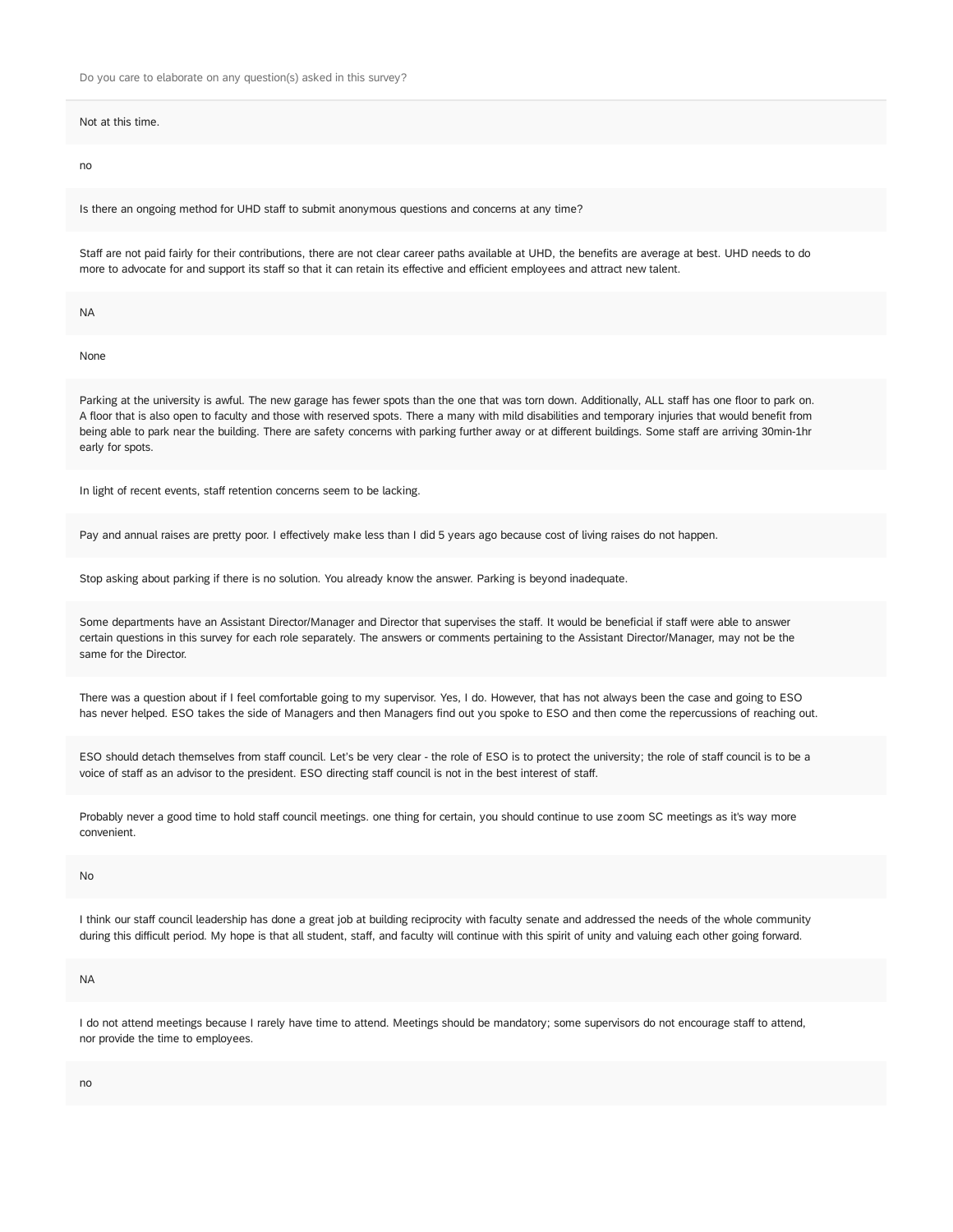Q19 - Do you have any final thoughts that may help us better serve you as your Staff

Council representatives?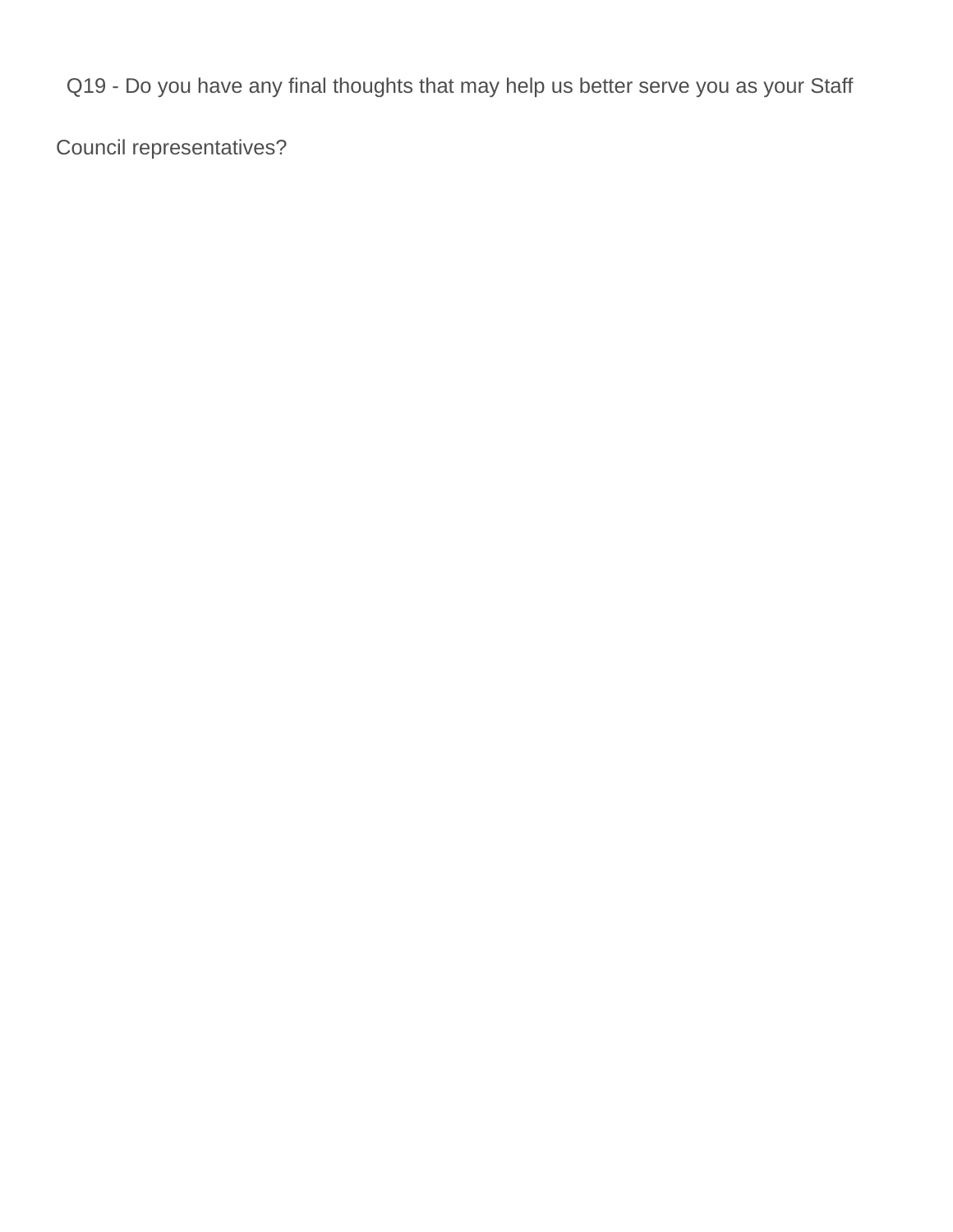



Showing rows 1 - 3 of 3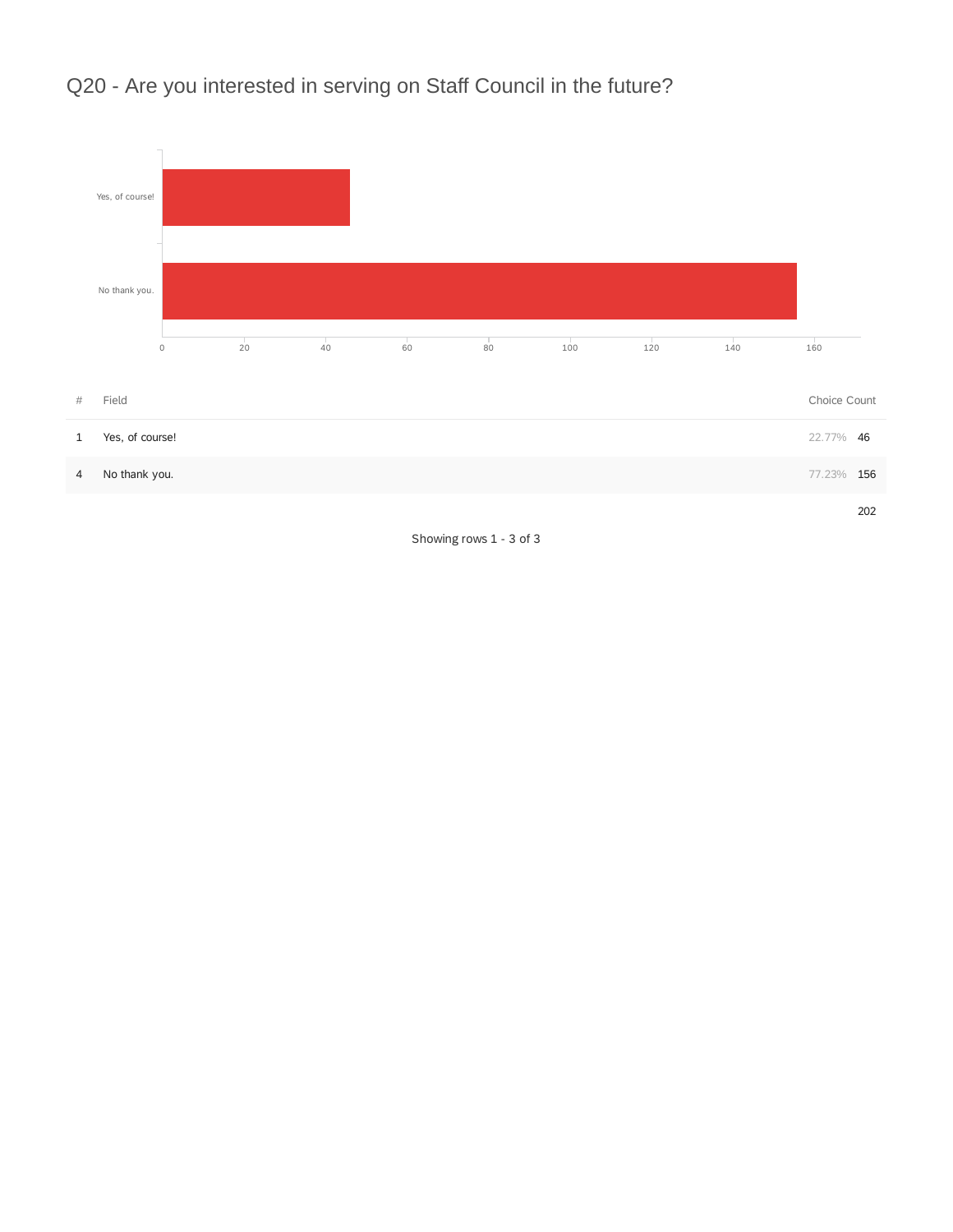# Q21 - Please provide your first and last name.

Please provide your first and last name.

| Hitesh Patel         |  |
|----------------------|--|
| Stephanie Olin       |  |
| $\sf NA$             |  |
| Kris Zimmerman       |  |
| <b>Blake Tritico</b> |  |
| Damian Walsh         |  |
| Noel Baldovino       |  |
| Bansari Moffe        |  |
| Vivian Smith         |  |
| Arrianna O'Quin      |  |
| Noah Hester          |  |
| Lisa Lyle            |  |
| Lea Campbell         |  |
| <b>Blake Tritico</b> |  |
| Belinda Hernandez    |  |
| Edgar J Mendez       |  |
| Jesús N. Serrato     |  |
| Joseph Cunningham    |  |
| Anthony Trevino      |  |
| Leah Long            |  |
| David Nguyen         |  |
| Manuel Fernandez     |  |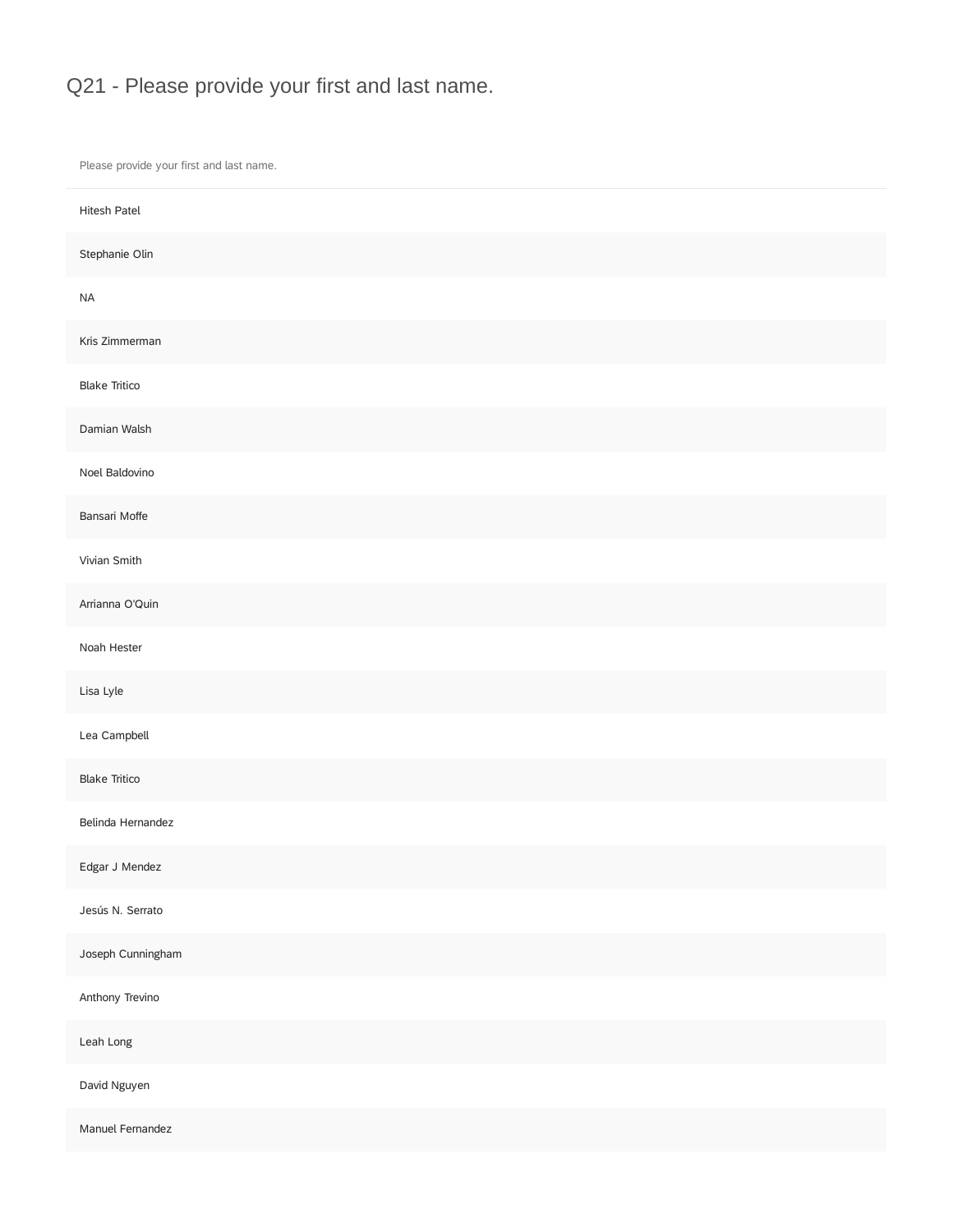Please provide your first and last name.

| Sam Lai                |
|------------------------|
| Tesha Koltys           |
| Damian Walsh           |
| <b>Bruce Greer</b>     |
| Debora Evans           |
| Michael Manuel         |
| Sandra Jacobson        |
| Augustine Oladipo      |
| <b>Blake Tritico</b>   |
| L. DeVrone Suggs       |
| Andrew Hannan          |
| <b>Branston Harris</b> |
| Lisa Lyl               |
| Robin Read             |
| Dan Ko                 |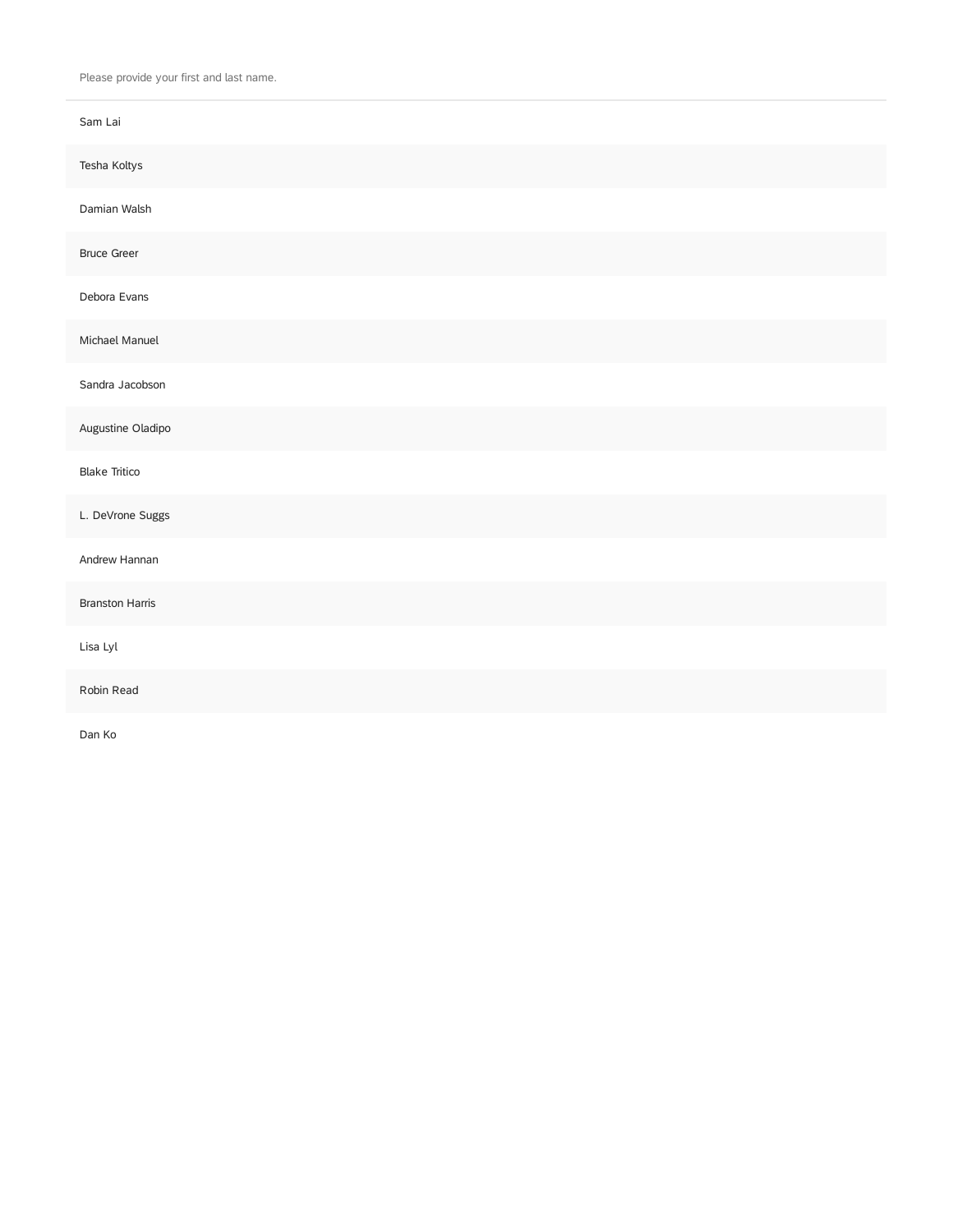### Q22 - What is your UHD email?

What is your UHD email? patelh@uhd.edu olins@uhd.edu NA@uhd.edu zimmermank@uhd.edu trriticor@uhd.edu walshd@uhd.edu baldovinon@uhd.edu moffeb@uhd.edu smithv@uhd.edu oquina@uhd.edu hestern@uhd.edu lylel@uhd.edu campbellc@uhd.edu triticor@uhd.edu hernandezb@uhd.edu mendezed@uhd.edu serratoj@uhd.edu cunninghamj@uhd.edu trevinoa@uhd.edu longl@uhd.edu nguyend@uhd.edu fernandezm@uhd.edu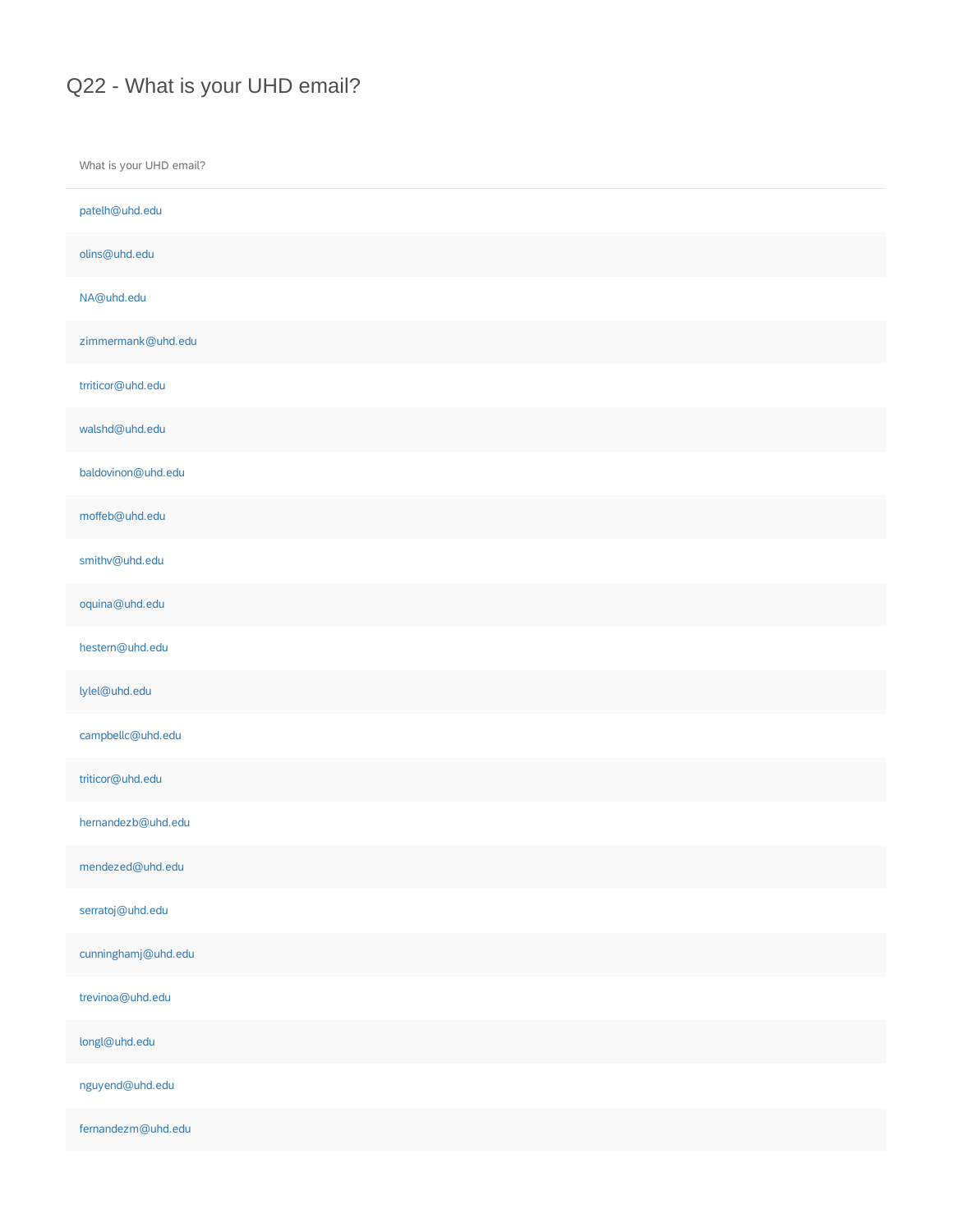What is your UHD email?

| lais@uhd.edu      |  |
|-------------------|--|
| wardte@uhd.edu    |  |
| walshd@uhd.edu    |  |
| greerb@uhd.edu    |  |
| evansd@uhd.edu    |  |
| manuelm@uhd.edu   |  |
| jacobsons@uhd.edu |  |
| oladipoa@uhd.edu  |  |
| triticor@uhd.edu  |  |
| Suggsl@uhd.edu    |  |
| hannana@uhd.edu   |  |
| harrisb@uhd.edu   |  |
| lylel@uhd.edu     |  |
| readr@uhd.edu     |  |

kod@uhd.edu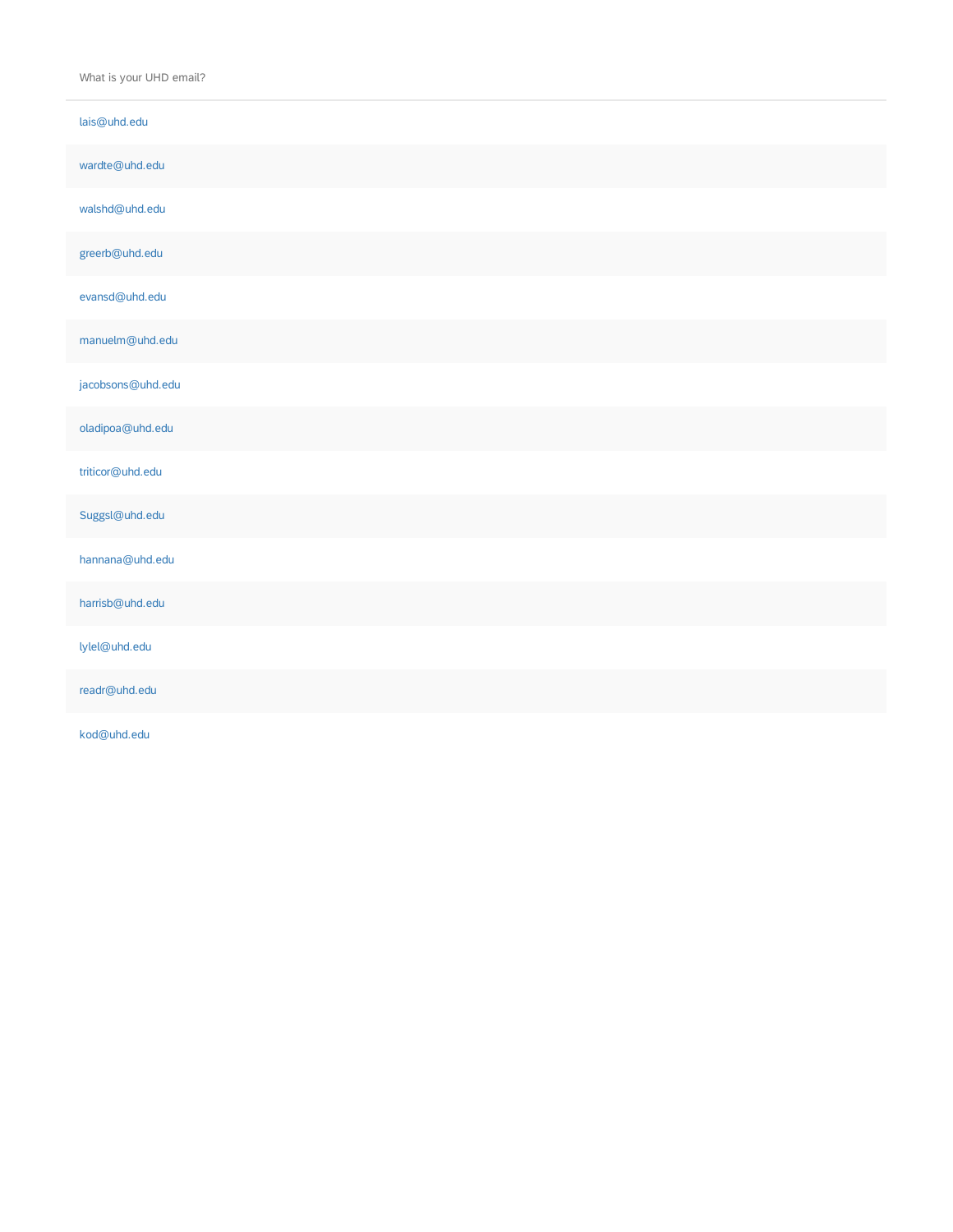

# Q45 - How long have you worked at the University of Houston-Downtown?

| Field                                                               | Minimum | Maximum | Mean | ----<br>Deviation | Variance | Count |
|---------------------------------------------------------------------|---------|---------|------|-------------------|----------|-------|
| How long have you worked at the University of Houston-<br>Downtown? | 1.00    | 8.00    | 3.17 | 1.90              | 3.60     | 230   |

| $\#$           | Field                | Choice Count |     |
|----------------|----------------------|--------------|-----|
| 1              | Less than 2 years    | 14.35% 33    |     |
| $2^{\circ}$    | 3 -6 years           | 36.96% 85    |     |
| 3              | 7 - 10 years         | 11.74% 27    |     |
| $\overline{4}$ | 11 - 15 years        | 17.39% 40    |     |
| 5              | 20 - 25 years        | 8.70% 20     |     |
| 6              | More than 25 years   | $3.48\%$ 8   |     |
| 8              | Prefer not to answer | 7.39% 17     |     |
|                |                      |              | 230 |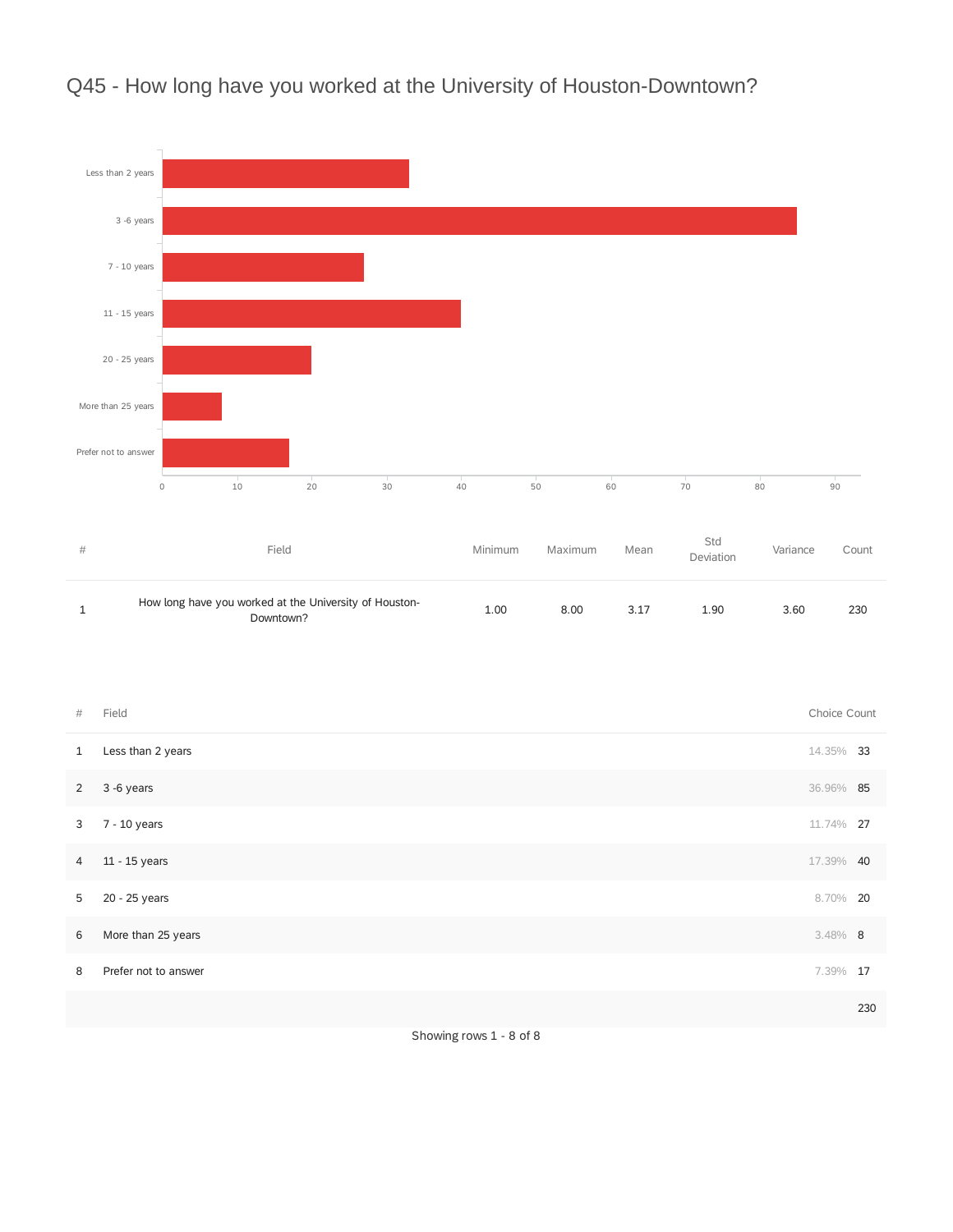# Q46 - What is your age?



| $\#$           | Field                | Choice Count |     |
|----------------|----------------------|--------------|-----|
| $\mathbf{1}$   | 18 - 24 years old    | $0.87\%$ 2   |     |
| 2              | 25 - 34 years old    | 18.70% 43    |     |
| 3              | 35 - 44 years old    | 24.35% 56    |     |
| $\overline{4}$ | 45 - 54 years old    | 20.43% 47    |     |
| 5              | 55 - 64 years old    | 16.96% 39    |     |
| 6              | 65 years old or more | $2.17\%$ 5   |     |
| $\overline{7}$ | Prefer not to answer | 16.52% 38    |     |
|                |                      |              | 230 |
|                |                      |              |     |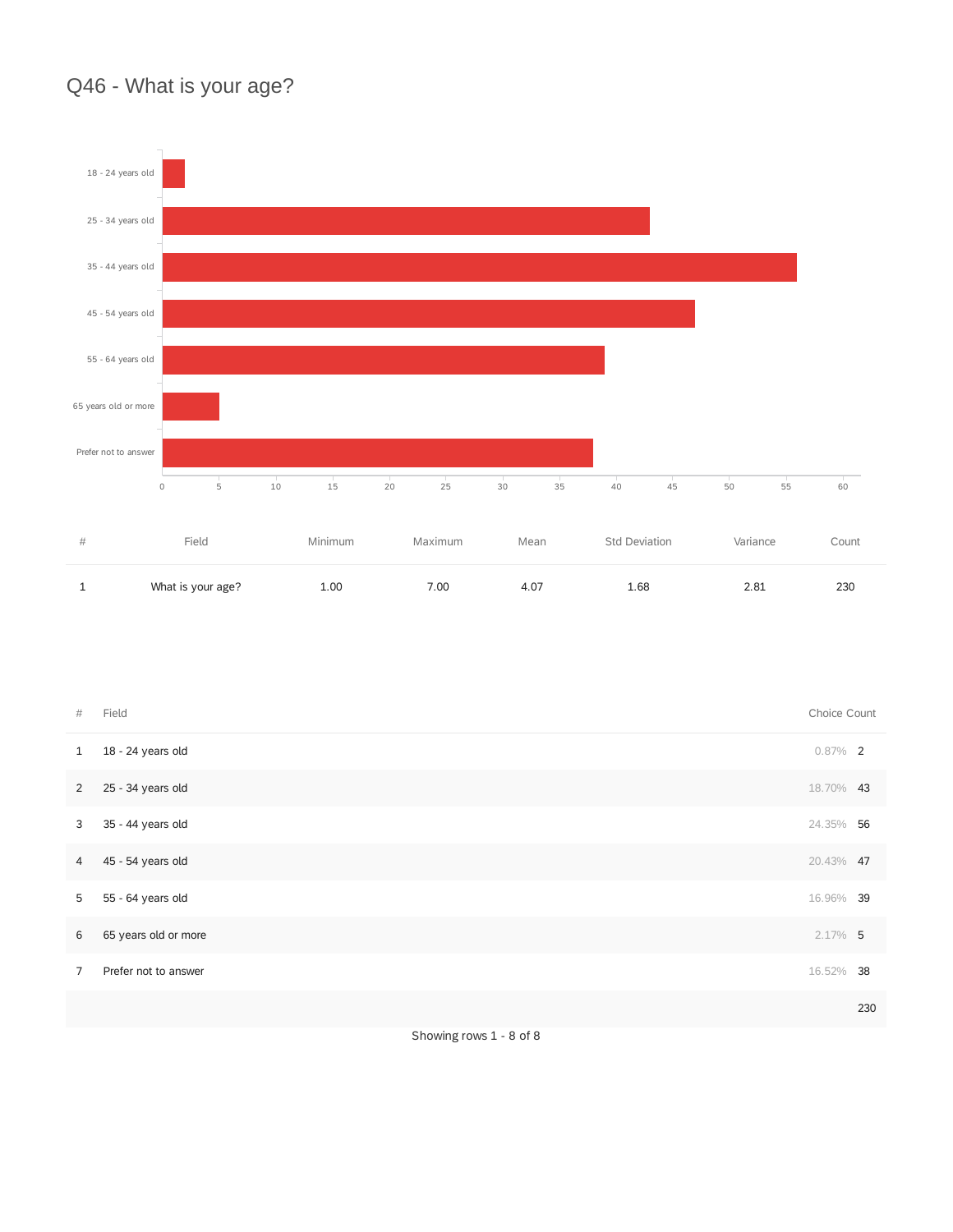# Q47 - What is your gender?



| #              | А.<br>Field          | Choice Count |     |
|----------------|----------------------|--------------|-----|
| $\overline{4}$ | Prefer not to answer | 20.87% 48    |     |
| 3              | Other                | $1.30\%$ 3   |     |
|                | Male                 | 28.70% 66    |     |
| 2              | Female               | 49.13%       | 113 |
|                |                      |              |     |

Showing rows 1 - 5 of 5

230